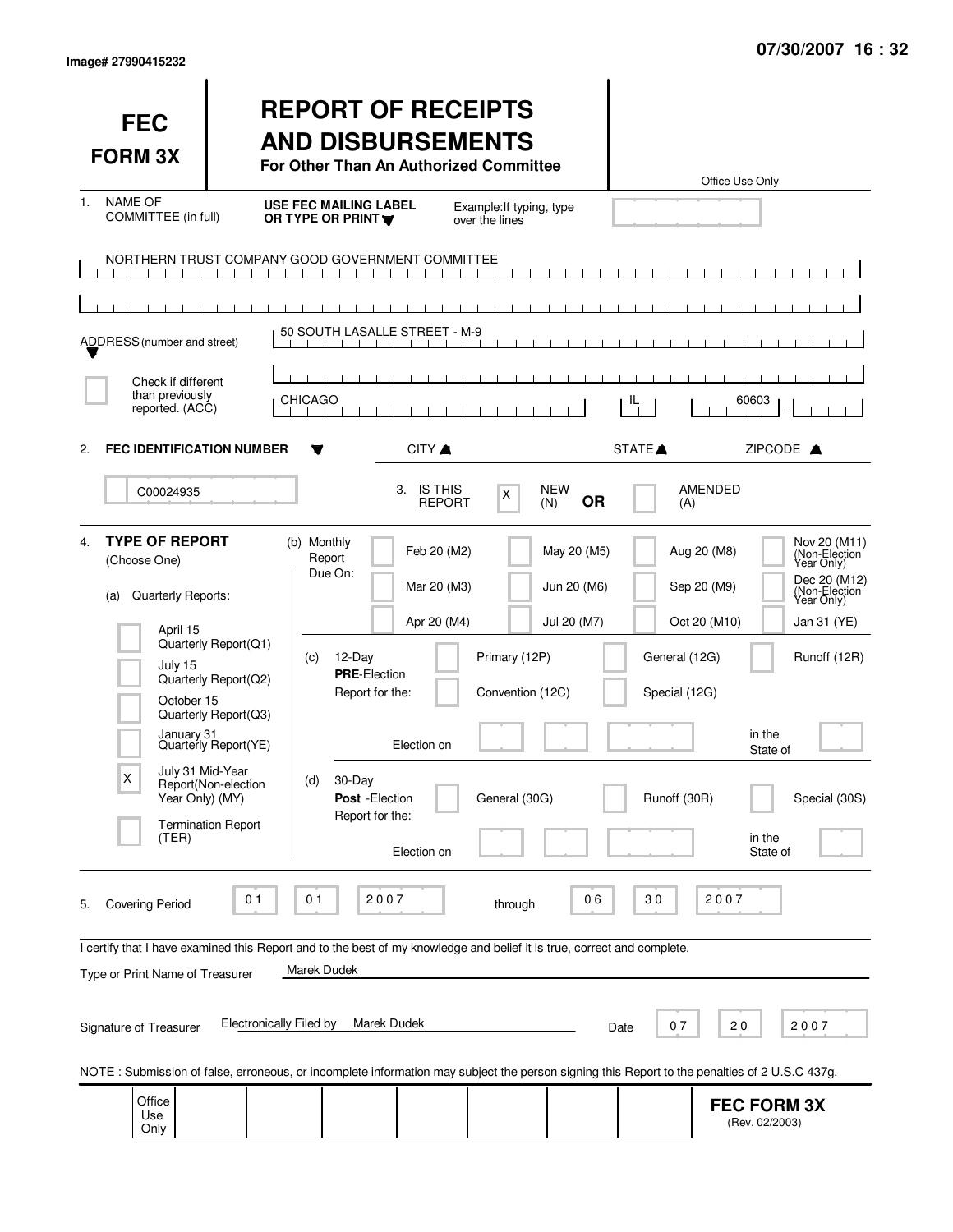#### **Image# 27990415233**

## **SUMMARY PAGE**

## **OF RECEIPTS AND DISBURSEMENTS** FEC **Form 3X** (Rev. 02/2003) Page 2 Write or Type Committee Name M M D D Y Y YY Y M M D D Y Y Y Y Report Covering the Period: From: 0.1 0.1 2007 To: **COLUMN A COLUMN B This Period Calendar Year-to-Date** 6. (a) Cash on Hand January 1  $\left| \right|$  2007 (b) Cash on Hand at Begining of Reporting Period .............. (c) Total Receipts (from Line 19) .............. (d) Subtotal (add lines 6(b) and 6(c) for Column A and Lines  $6(a)$  and  $6(c)$  for Column B) ................. 7. Total Disbursements (from Line 31) ............ 8. Cash on Hand at Close of Reporting Period (subtract Line 7 from Line 6(d)) .................. 9. Debts and Obligations owed **TO** the committee (Itemize all on Schedule C and/or Schedule D) ................. 10. Debts and Obligations owed **BY** the committee (Itemize all on Schedule C and/or Schedule D) ................. 0 1 0 1 2 0 0 7 0 6 3 0 2 0 0 7 NORTHERN TRUST COMPANY GOOD GOVERNMENT COMMITTEE 49290.53 26430.00 75720.53 18850.00 56870.53 0.00 0.00  $2007$   $49290.53$ 26430.00 75720.53 18850.00 56870.53

This Committee has qualified as a multicandidate committee. (see FEC FORM 1M) X

### **For further information contact:**

Federal Election Commission 999 E street, NW Washington, DC 20463

> Toll Free 800-424-9530 Local 202-694-1100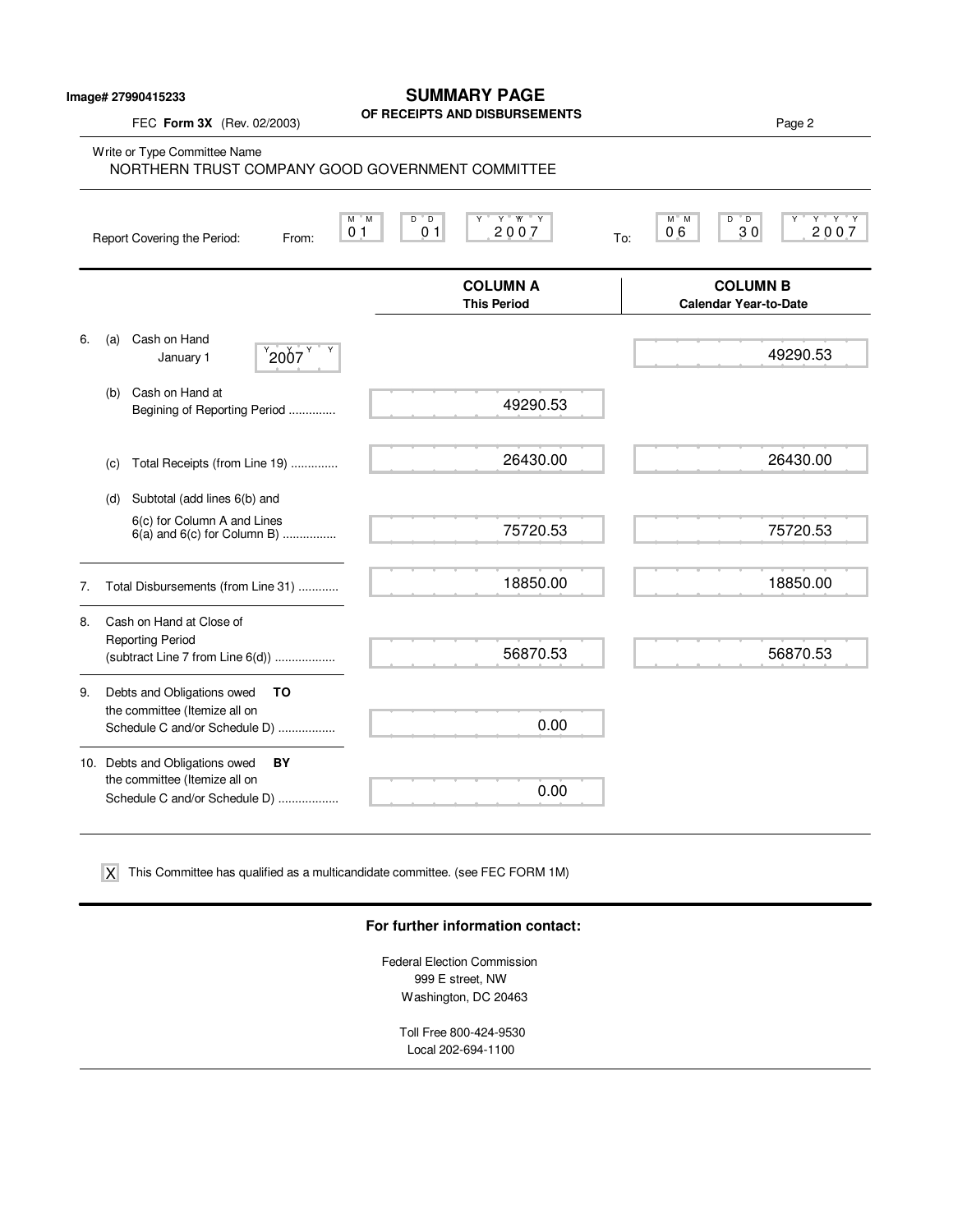## **DETAILED SUMMARY PAGE**

**Image# 27990415234**

| FEC Form 3X (Rev. 02/2003)                                                                         | OF RECEIPTS                                 | Page 3                                             |
|----------------------------------------------------------------------------------------------------|---------------------------------------------|----------------------------------------------------|
| Write or Type Committee Name<br>NORTHERN TRUST COMPANY GOOD GOVERNMENT COMMITTEE                   |                                             |                                                    |
| М<br>M<br>0 <sub>1</sub><br>Report Covering the Period:<br>From:                                   | $D^{\circ}D$<br>2007<br>Υ<br>0 <sub>1</sub> | M M<br>D<br>$30^{\circ}$<br>Υ<br>2007<br>06<br>To: |
| I. Receipts                                                                                        | <b>COLUMN A</b><br><b>Total This Period</b> | <b>COLUMN B</b><br><b>Calendar Year-to-Date</b>    |
| 11. Contributions (other than loans) From:<br>Individuals/Persons Other                            |                                             |                                                    |
| (a)<br><b>Than Political Committees</b><br>Itemized (use Schedule A)<br>(i)                        | 15600.00                                    | 15600.00                                           |
| (ii)                                                                                               | 10830.00                                    | 10830.00                                           |
| (iii) TOTAL (add<br>Lines $11(a)(i)$ and (ii)                                                      | 26430.00                                    | 26430.00                                           |
| Political Party Committees<br>(b)                                                                  | 0.00                                        | 0.00                                               |
| <b>Other Political Committees</b><br>(c)<br><b>Total Contributions (add Lines</b><br>(d)           | 0.00                                        | 0.00                                               |
| $11(a)(iii),(b)$ and $(c)$ ) (Carry                                                                | 26430.00                                    | 26430.00                                           |
| 12. Transfers From Affiliated/Other                                                                | 0.00                                        | 0.00                                               |
|                                                                                                    | 0.00                                        | 0.00                                               |
| 14. Loan Repayments Received<br>15. Offsets To Operating Expenditures                              | 0.00                                        | 0.00                                               |
| (Refunds, Rebates, etc.)<br>(Carry Totals to Line 37, page 5)<br>16. Refunds of Contributions Made | 0.00                                        | 0.00                                               |
| to Federal candidates and Other                                                                    | 0.00                                        | 0.00                                               |
| 17. Other Federal Receipts                                                                         | 0.00                                        | 0.00                                               |
| 18. Transfers from Non-Federal and Levin Funds                                                     |                                             |                                                    |
| (a) Non-Federal Account<br>(from Schedule H3)                                                      | 0.00                                        | 0.00                                               |
| (b) Levin Funds (from Schedule H5)                                                                 | 0.00                                        | 0.00                                               |
| (c) Total Transfer (add 18(a) and 18(b)).                                                          | 0.00                                        | 0.00                                               |
| 19. Total Receipts (add Lines 11(d),<br>12, 13, 14, 15, 16, 17, and 18(c))                         | 26430.00                                    | 26430.00                                           |
| 20. Total Federal Receipts<br>(subtract Line 18(c) from Line 19)                                   | 26430.00                                    | 26430.00                                           |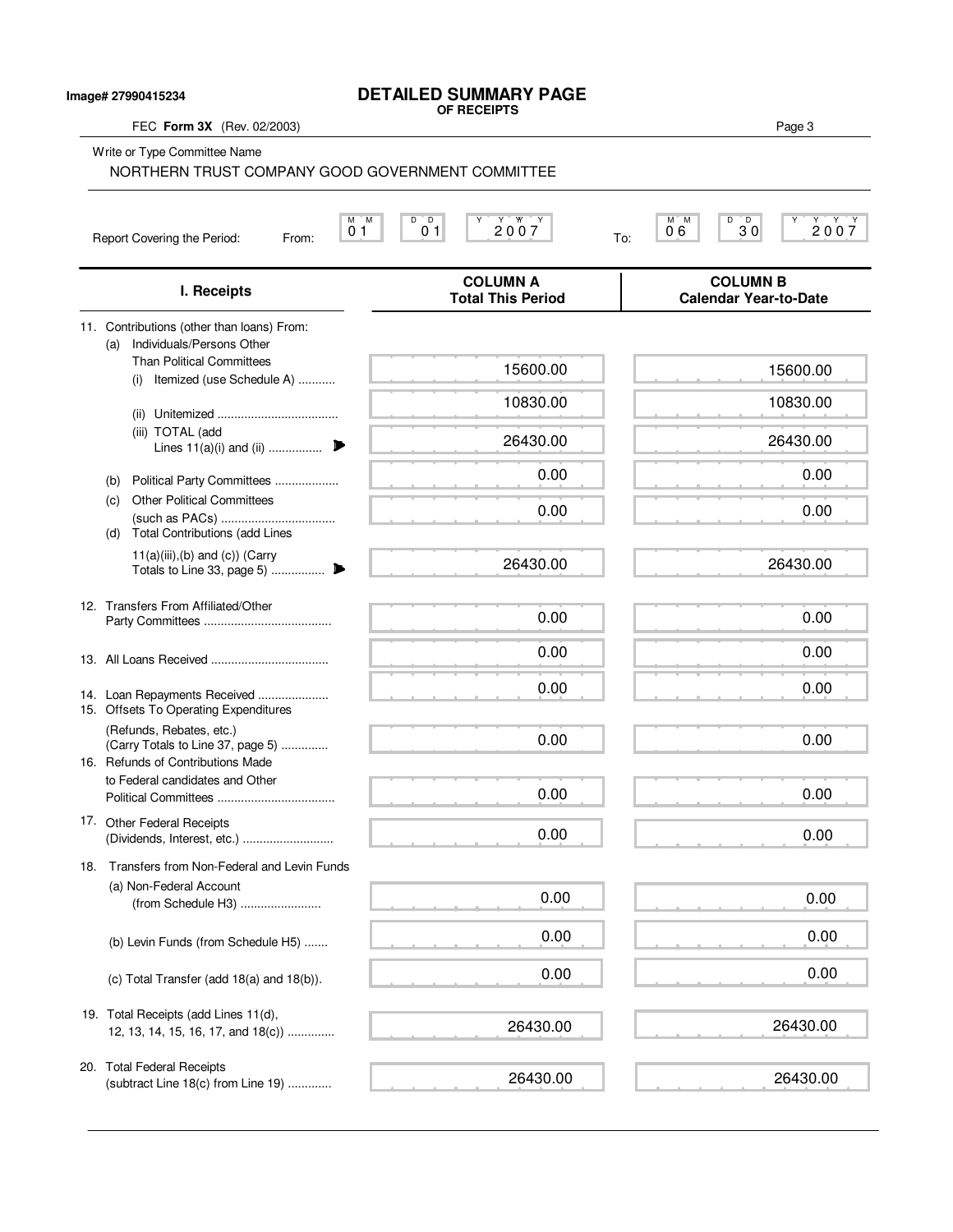**Image# 27990415235**

# **DETAILED SUMMARY PAGE**<br>of Disbursements

|     | FEC Form 3X (Rev. 02/2003)                                       | of Disbursements                            | Page 4                                          |
|-----|------------------------------------------------------------------|---------------------------------------------|-------------------------------------------------|
|     | <b>II. DISBURSEMENTS</b>                                         | <b>COLUMN A</b><br><b>Total This Period</b> | <b>COLUMN B</b><br><b>Calendar Year-to-Date</b> |
|     | 21. Operating Expenditures:                                      |                                             |                                                 |
|     | Shared Federal/Non-Federal<br>(a)<br>Activity (from Schedule H4) |                                             |                                                 |
|     | Federal Share<br>(i)                                             | 0.00                                        | 0.00                                            |
|     | Non-Federal Share<br>(ii)                                        | 0.00                                        | 0.00                                            |
|     | <b>Other Federal Operating</b><br>(b)                            |                                             |                                                 |
|     |                                                                  | 0.00                                        | 0.00                                            |
|     | (c) Total Operating Expenditures                                 |                                             |                                                 |
|     | (add 21(a)(i), (a)(ii) and (b))                                  | 0.00                                        | 0.00                                            |
|     | 22. Transfers to Affiliated/Other Party                          | 0.00                                        | 0.00                                            |
|     | 23. Contributions to                                             |                                             |                                                 |
|     | Federal Candidates/Committees<br>and Other Political Committees  | 14100.00                                    | 14100.00                                        |
|     | 24. Independent Expenditure                                      |                                             |                                                 |
|     | 25. Coordinated Expenditures Made by Party                       | 0.00                                        | 0.00                                            |
|     | Committees (2 U.S.C. 441a(d))                                    | 0.00                                        | 0.00                                            |
|     |                                                                  |                                             |                                                 |
|     |                                                                  | 0.00                                        | 0.00                                            |
|     |                                                                  |                                             |                                                 |
|     | 28. Refunds of Contributions To:                                 | 0.00                                        | 0.00                                            |
|     | Individuals/Persons Other<br>(a)<br>Than Political Committees    | 0.00                                        | 0.00                                            |
|     |                                                                  |                                             |                                                 |
|     | (b) Political Party Committees                                   | 0.00                                        | 0.00                                            |
|     | <b>Other Political Committees</b><br>(c)                         | 0.00                                        | 0.00                                            |
|     | <b>Total Contribution Refunds</b><br>(d)                         |                                             |                                                 |
|     | (add Lines 28(a), (b), and (c))                                  | 0.00                                        | 0.00                                            |
|     |                                                                  |                                             |                                                 |
| 29. |                                                                  | 4750.00                                     | 4750.00                                         |
|     | 30. Federal Election Activity (2 U.S.C 431(20))                  |                                             |                                                 |
|     | (a) Shared Federal Election Activity                             |                                             |                                                 |
|     | (from Schedule H6)                                               | 0.00                                        | 0.00                                            |
|     | (i) Federal Share                                                |                                             |                                                 |
|     | (ii) "Levin" Share                                               | 0.00                                        | 0.00                                            |
|     | (b) Federal Election Activity Paid Entirely                      |                                             |                                                 |
|     | With Federal Funds                                               | 0.00                                        | 0.00                                            |
|     | (c) Total Federal Election Activity (add                         | 0.00                                        | 0.00                                            |
|     | Lines $30(a)(i)$ , $30(a)(ii)$ and $30(b)$ )                     |                                             |                                                 |
|     |                                                                  |                                             |                                                 |
|     | 31. Total Disbursements (add Lines 21(c), 22,                    | 18850.00                                    | 18850.00                                        |
|     | 23, 24, 25, 26, 27, 28(d), 29 and 30(c))                         |                                             |                                                 |
| 32. | <b>Total Federal Disbursements</b>                               |                                             |                                                 |
|     | (subtract Line 21(a)(ii) from Line 30(a)(ii)                     |                                             |                                                 |
|     | from Line 31)                                                    | 18850.00                                    | 18850.00                                        |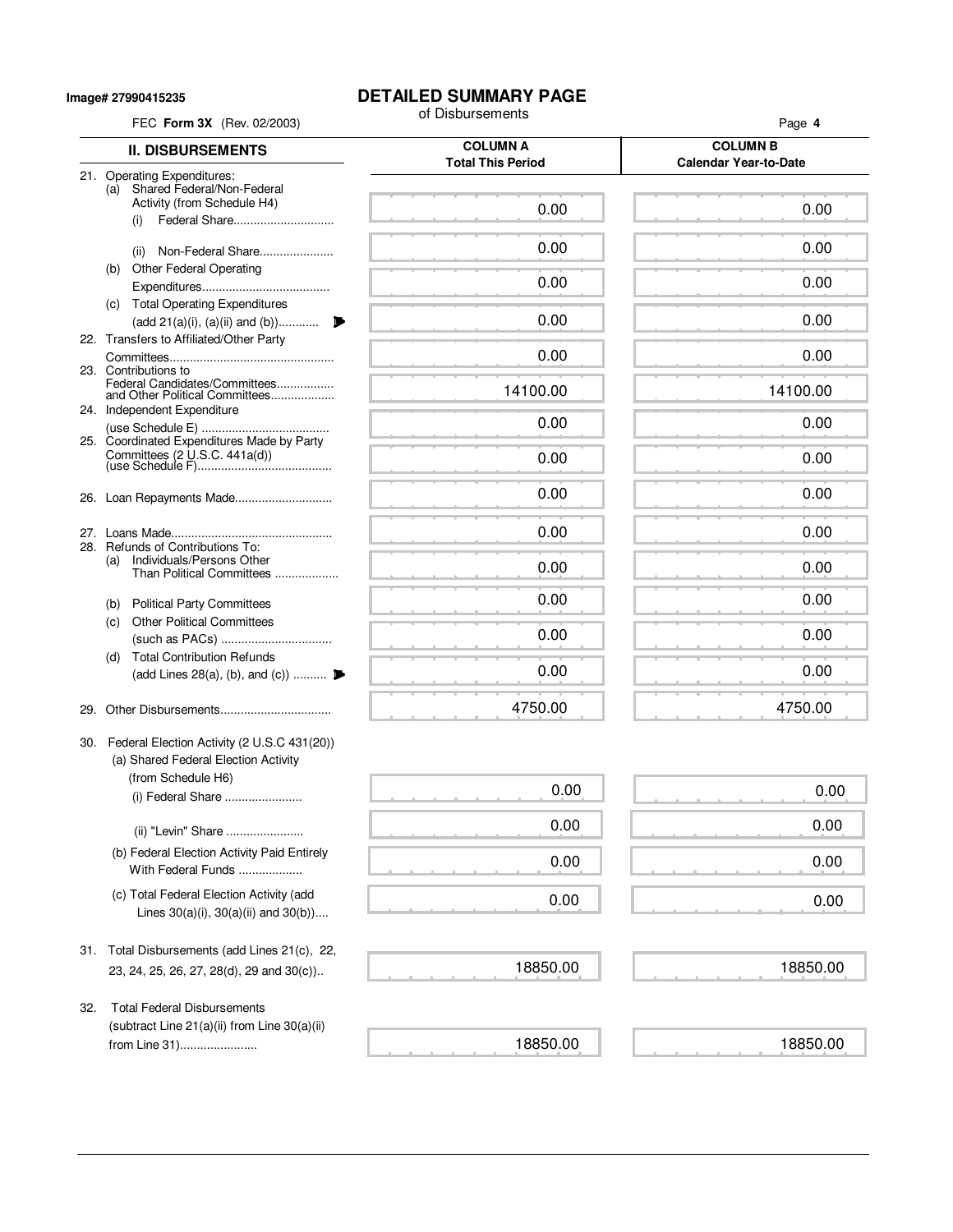#### **Image# 27990415236**

## **DETAILED SUMMARY PAGE**

|     | III. Net Contributions/Operating<br><b>Expenditures</b>                                | <b>COLUMN A</b><br><b>Total This Period</b> | <b>COLUMN B</b><br><b>Calendar Year-to-Date</b> |
|-----|----------------------------------------------------------------------------------------|---------------------------------------------|-------------------------------------------------|
| 33. | Total Contributions (other than loans)                                                 | 26430.00                                    | 26430.00                                        |
| 34. | <b>Total Contribution Refunds</b>                                                      | 0.00                                        | 0.00                                            |
| 35. | Net Contributions (other than loans)<br>(subtract Line 34 from Line 33)                | 26430.00                                    | 26430.00                                        |
| 36. | <b>Total Federal Operating Expenditures</b><br>(add Line $21(a)(i)$ and Line $21(b)$ ) | 0.00                                        | 0.00                                            |
| 37. | Offsets to Operating Expenditures                                                      | 0.00                                        | 0.00                                            |
| 38. | Net Operating Expenditures<br>(subtract Line 37 from Line 36)                          | 0.00                                        | 0.00                                            |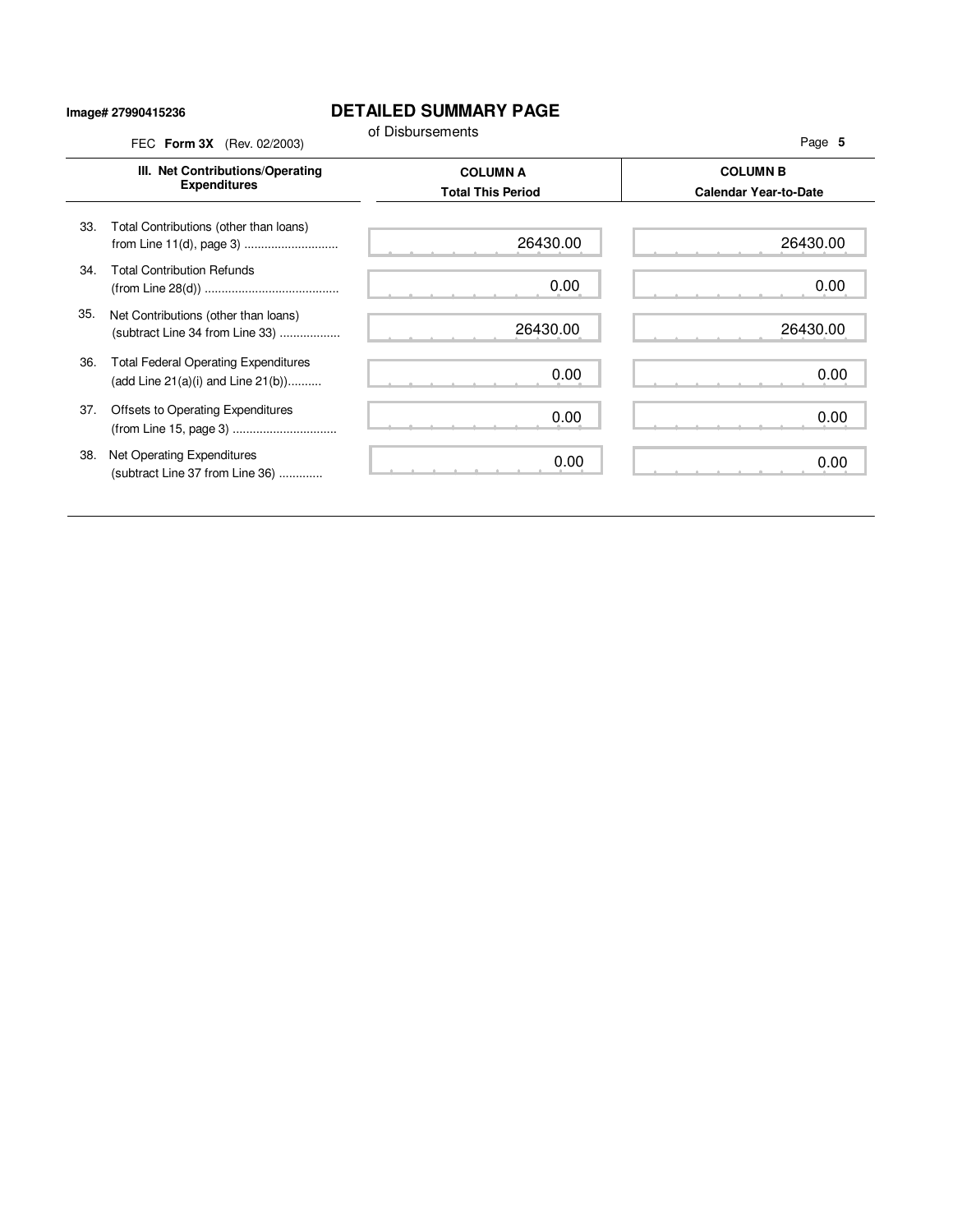| <b>SCHEDULE A (FEC Form 3X)</b><br><b>ITEMIZED RECEIPTS</b>                                                                                                                                                                                                                             |                             | Use separate schedule(s)<br>or each category of the<br><b>Detailed Summary Page</b> | PAGE 6/18<br>FOR LINE NUMBER:<br>(check only one)<br>X<br>11a<br>11 <sub>b</sub><br>12<br>11c<br>13<br>14<br>15<br>16<br>17 |
|-----------------------------------------------------------------------------------------------------------------------------------------------------------------------------------------------------------------------------------------------------------------------------------------|-----------------------------|-------------------------------------------------------------------------------------|-----------------------------------------------------------------------------------------------------------------------------|
| Any information copied from such Reports and Statements may not be sold or used by any person for the purpose of soliciting contributions<br>or for commercial purposes, other than using the name and address of any political committee to solicit contributions from such committee. |                             |                                                                                     |                                                                                                                             |
| NAME OF COMMITTEE (In Full)<br>NORTHERN TRUST COMPANY GOOD GOVERNMENT COMMITTEE                                                                                                                                                                                                         |                             |                                                                                     |                                                                                                                             |
| Full Name (Last, First, Middle Initial)<br>A. Frederick Adams                                                                                                                                                                                                                           |                             |                                                                                     | Date of Receipt                                                                                                             |
| Mailing Address<br>3450 Bloomfield Club Dr.                                                                                                                                                                                                                                             |                             |                                                                                     | $M$ $M$<br>D<br>Y Y Y Y<br>$\overline{D}$<br>0 <sub>5</sub><br>0 <sub>2</sub><br>2007                                       |
| City<br>Bloomfield                                                                                                                                                                                                                                                                      | State<br>MI                 | Zip Code<br>48301                                                                   | Transaction ID: SA11A1.4658<br>Amount of Each Receipt this Period                                                           |
| FEC ID number of contributing<br>federal political committee.                                                                                                                                                                                                                           | C                           |                                                                                     | 250.00                                                                                                                      |
| Name of Employer<br>Northern Trust Bk FSB                                                                                                                                                                                                                                               | Occupation<br>Banker        |                                                                                     | Check                                                                                                                       |
| Receipt For:<br>Primary<br>General<br>Other (specify) $\blacktriangledown$                                                                                                                                                                                                              |                             | Aggregate Year-to-Date<br>250.00                                                    |                                                                                                                             |
| Full Name (Last, First, Middle Initial)<br><b>B.</b> Sherry S Barrat                                                                                                                                                                                                                    |                             |                                                                                     | Date of Receipt                                                                                                             |
| <b>Mailing Address</b><br>21 East Huron St<br>#4601                                                                                                                                                                                                                                     |                             |                                                                                     | $Y + Y + Y$<br>$M$ <sup><math>+</math></sup><br>M<br>D<br>D<br>06<br>14<br>2007                                             |
| City<br>Chicago                                                                                                                                                                                                                                                                         | State<br>IL                 | Zip Code                                                                            | Transaction ID: SA11A1.4660                                                                                                 |
| FEC ID number of contributing<br>federal political committee.                                                                                                                                                                                                                           | C                           | 60611                                                                               | Amount of Each Receipt this Period<br>1000.00                                                                               |
| Name of Employer<br>Northern Trust Company                                                                                                                                                                                                                                              | Occupation<br><b>Banker</b> |                                                                                     | Check                                                                                                                       |
| Receipt For:<br>Primary<br>General<br>Other (specify) $\blacktriangledown$                                                                                                                                                                                                              |                             | Aggregate Year-to-Date<br>1000.00                                                   |                                                                                                                             |
| Full Name (Last, First, Middle Initial)<br>C. Thomas Benzmiller                                                                                                                                                                                                                         |                             |                                                                                     | Date of Receipt                                                                                                             |
| <b>Mailing Address</b><br>19F Bowens Lookout<br>13 Bowen Rd                                                                                                                                                                                                                             |                             |                                                                                     | $Y - Y - Y - Y$<br>$M$ M<br>D<br>$\overline{D}$<br>29<br>2007<br>0 <sub>5</sub>                                             |
| City<br>Hong Kong                                                                                                                                                                                                                                                                       | State<br>ZZ                 | Zip Code                                                                            | Transaction ID: SA11A1.4661<br>Amount of Each Receipt this Period                                                           |
| FEC ID number of contributing<br>federal political committee.                                                                                                                                                                                                                           | C                           |                                                                                     | 500.00                                                                                                                      |
| Name of Employer<br>The Northern Trust Co.                                                                                                                                                                                                                                              | Occupation<br>Banker        |                                                                                     | Check                                                                                                                       |
| Receipt For:<br>Primary<br>General<br>Other (specify) $\blacktriangledown$                                                                                                                                                                                                              |                             | Aggregate Year-to-Date<br>500.00                                                    |                                                                                                                             |
|                                                                                                                                                                                                                                                                                         |                             |                                                                                     | 1750.00                                                                                                                     |

 $\blacktriangleright$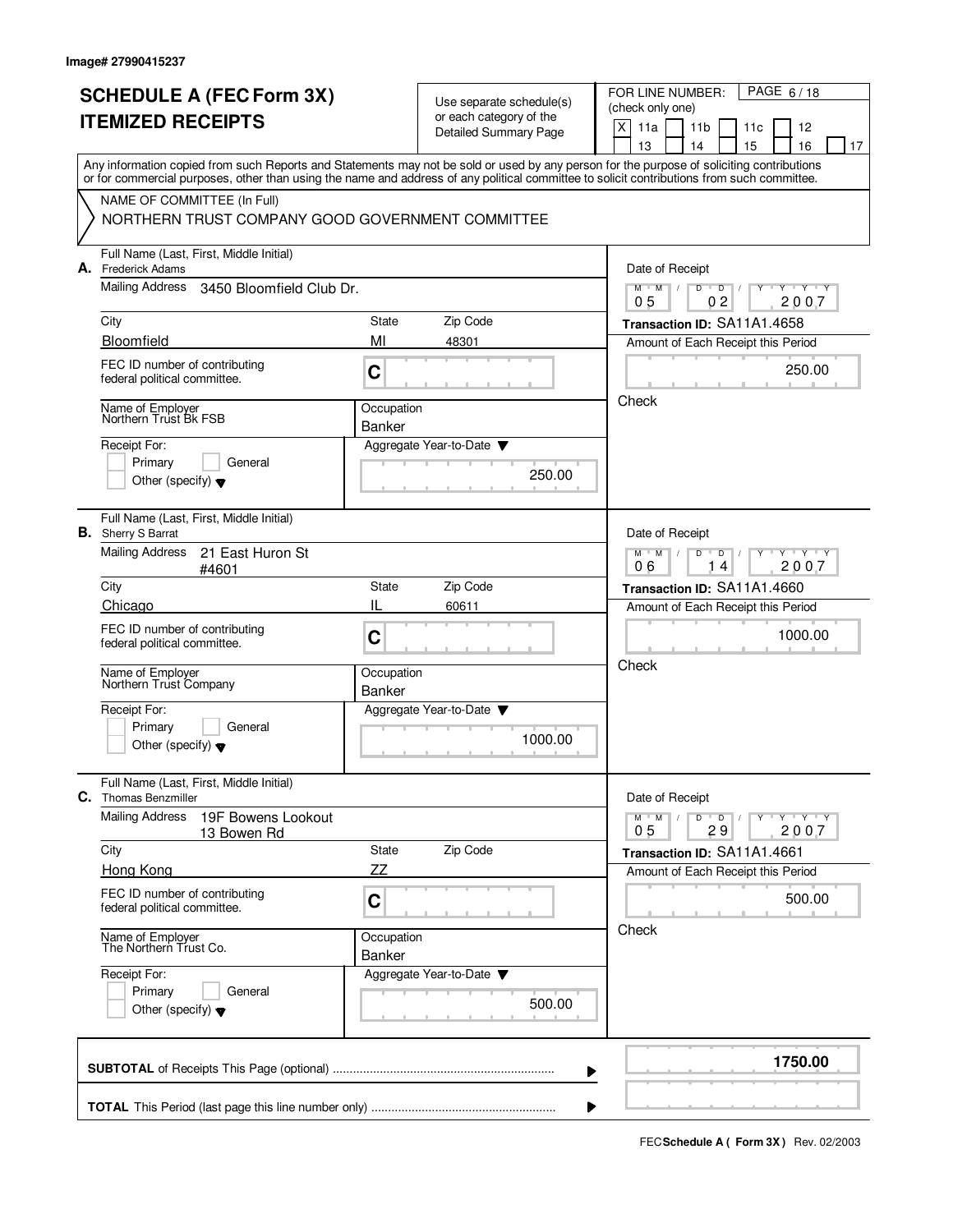|    | <b>SCHEDULE A (FEC Form 3X)</b><br><b>ITEMIZED RECEIPTS</b>                                                                                                                                                                                                                             |                             | Use separate schedule(s)<br>or each category of the<br>Detailed Summary Page | PAGE 7/18<br>FOR LINE NUMBER:<br>(check only one)<br>X<br>11a<br>11 <sub>b</sub><br>11c<br>12<br>15<br>13<br>14<br>16<br>17 |
|----|-----------------------------------------------------------------------------------------------------------------------------------------------------------------------------------------------------------------------------------------------------------------------------------------|-----------------------------|------------------------------------------------------------------------------|-----------------------------------------------------------------------------------------------------------------------------|
|    | Any information copied from such Reports and Statements may not be sold or used by any person for the purpose of soliciting contributions<br>or for commercial purposes, other than using the name and address of any political committee to solicit contributions from such committee. |                             |                                                                              |                                                                                                                             |
|    | NAME OF COMMITTEE (In Full)<br>NORTHERN TRUST COMPANY GOOD GOVERNMENT COMMITTEE                                                                                                                                                                                                         |                             |                                                                              |                                                                                                                             |
|    | Full Name (Last, First, Middle Initial)<br>A. Ali Bleecker                                                                                                                                                                                                                              |                             |                                                                              | Date of Receipt                                                                                                             |
|    | Mailing Address<br>1812 Wilmette Ave                                                                                                                                                                                                                                                    |                             |                                                                              | $M$ /<br>D<br>$Y$ $Y$<br>M<br>D<br>0 <sub>5</sub><br>09<br>2007                                                             |
|    | City                                                                                                                                                                                                                                                                                    | <b>State</b>                | Zip Code                                                                     | Transaction ID: SA11A1.4663                                                                                                 |
|    | Wilmette<br>FEC ID number of contributing                                                                                                                                                                                                                                               | IL<br>C                     | 60091                                                                        | Amount of Each Receipt this Period<br>500.00                                                                                |
|    | federal political committee.                                                                                                                                                                                                                                                            |                             |                                                                              | Check                                                                                                                       |
|    | Name of Employer<br>Northern Trust Investment-<br>s, NA                                                                                                                                                                                                                                 | Occupation<br>Banker        |                                                                              |                                                                                                                             |
|    | Receipt For:<br>Primary<br>General<br>Other (specify) $\blacktriangledown$                                                                                                                                                                                                              |                             | Aggregate Year-to-Date<br>500.00                                             |                                                                                                                             |
|    | Full Name (Last, First, Middle Initial)<br><b>B.</b> David Blowers                                                                                                                                                                                                                      |                             |                                                                              | Date of Receipt                                                                                                             |
|    | Mailing Address<br>899 W. Deerpath                                                                                                                                                                                                                                                      |                             |                                                                              | $Y - Y - Y$<br>M<br>D<br>D<br>M<br>0 <sub>2</sub><br>05<br>2007                                                             |
|    | City                                                                                                                                                                                                                                                                                    | State                       | Zip Code                                                                     | Transaction ID: SA11A1.4665                                                                                                 |
|    | <b>Lake Forest</b>                                                                                                                                                                                                                                                                      | IL                          | 60045                                                                        | Amount of Each Receipt this Period                                                                                          |
|    | FEC ID number of contributing<br>federal political committee.                                                                                                                                                                                                                           | C                           |                                                                              | 500.00<br>Check                                                                                                             |
|    | Name of Employer<br>Northern Trust Company                                                                                                                                                                                                                                              | Occupation<br><b>Banker</b> |                                                                              |                                                                                                                             |
|    | Receipt For:                                                                                                                                                                                                                                                                            |                             | Aggregate Year-to-Date                                                       |                                                                                                                             |
|    | Primary<br>General<br>Other (specify) $\bullet$                                                                                                                                                                                                                                         |                             | 500.00                                                                       |                                                                                                                             |
| C. | Full Name (Last, First, Middle Initial)<br><b>Glenn Davis</b>                                                                                                                                                                                                                           |                             |                                                                              | Date of Receipt                                                                                                             |
|    | <b>Mailing Address</b><br>1808 Aberdeen Drive                                                                                                                                                                                                                                           |                             |                                                                              | $Y + Y + Y$<br>$M^+M^-$<br>D<br>$\overline{D}$<br>$\sqrt{2}$<br>24<br>2007<br>04                                            |
|    | City                                                                                                                                                                                                                                                                                    | State                       | Zip Code                                                                     | Transaction ID: SA11A1.4667                                                                                                 |
|    | Glenview                                                                                                                                                                                                                                                                                | IL                          | 60025                                                                        | Amount of Each Receipt this Period                                                                                          |
|    | FEC ID number of contributing<br>federal political committee.                                                                                                                                                                                                                           | C                           |                                                                              | 250.00                                                                                                                      |
|    | Name of Employer<br>The Northern Trust Company                                                                                                                                                                                                                                          | Occupation<br>Banker        |                                                                              | Check                                                                                                                       |
|    | Receipt For:<br>Primary<br>General<br>Other (specify) $\blacktriangledown$                                                                                                                                                                                                              |                             | Aggregate Year-to-Date ▼<br>250.00                                           |                                                                                                                             |
|    |                                                                                                                                                                                                                                                                                         |                             |                                                                              | 1250.00                                                                                                                     |

**FECSchedule A ( Form 3X)** Rev. 02/2003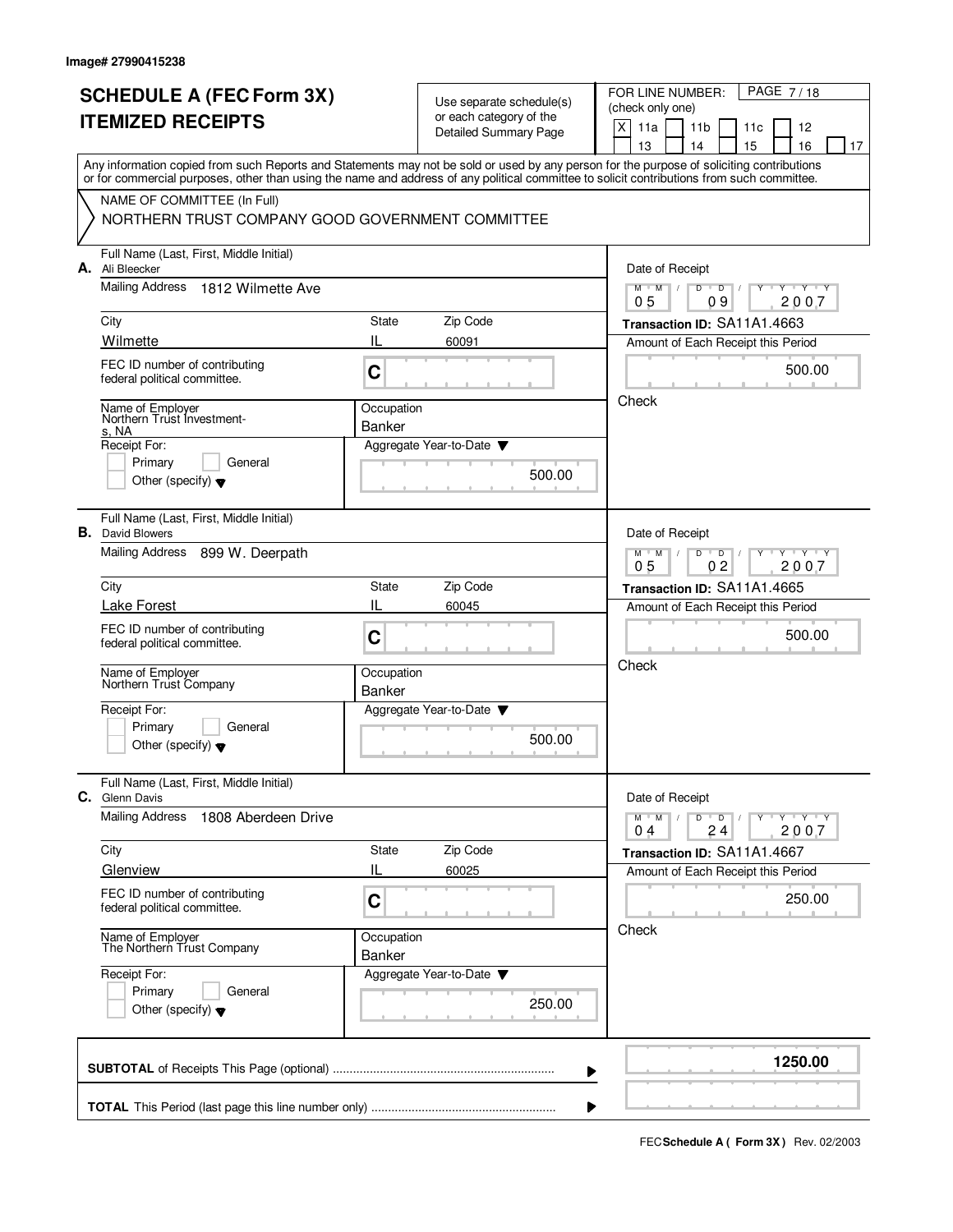|    | <b>SCHEDULE A (FEC Form 3X)</b><br><b>ITEMIZED RECEIPTS</b>                                                                                                                                                                                                                             |                                                                                             | Use separate schedule(s)<br>or each category of the<br><b>Detailed Summary Page</b> | PAGE 8/18<br>FOR LINE NUMBER:<br>(check only one)<br>$\mathsf X$<br>11a<br>11 <sub>b</sub><br>12<br>11c<br>13<br>14<br>15<br>16<br>17 |
|----|-----------------------------------------------------------------------------------------------------------------------------------------------------------------------------------------------------------------------------------------------------------------------------------------|---------------------------------------------------------------------------------------------|-------------------------------------------------------------------------------------|---------------------------------------------------------------------------------------------------------------------------------------|
|    | Any information copied from such Reports and Statements may not be sold or used by any person for the purpose of soliciting contributions<br>or for commercial purposes, other than using the name and address of any political committee to solicit contributions from such committee. |                                                                                             |                                                                                     |                                                                                                                                       |
|    | NAME OF COMMITTEE (In Full)<br>NORTHERN TRUST COMPANY GOOD GOVERNMENT COMMITTEE                                                                                                                                                                                                         |                                                                                             |                                                                                     |                                                                                                                                       |
|    | Full Name (Last, First, Middle Initial)<br>A. Phillip Delaney                                                                                                                                                                                                                           |                                                                                             |                                                                                     | Date of Receipt                                                                                                                       |
|    | Mailing Address 1411 Kimlira Lane                                                                                                                                                                                                                                                       |                                                                                             |                                                                                     | M<br>D<br>Y Y Y Y<br>M<br>$\overline{D}$<br>05<br>09<br>2007                                                                          |
|    | City                                                                                                                                                                                                                                                                                    | State                                                                                       | Zip Code                                                                            | Transaction ID: SA11A1.4669                                                                                                           |
|    | Sarasota                                                                                                                                                                                                                                                                                | FL                                                                                          | 34231                                                                               | Amount of Each Receipt this Period                                                                                                    |
|    | FEC ID number of contributing<br>federal political committee.                                                                                                                                                                                                                           | $\mathbf C$                                                                                 |                                                                                     | 1000.00                                                                                                                               |
|    | Name of Employer<br>Northern Trust, NA                                                                                                                                                                                                                                                  | Occupation<br><b>Banker</b>                                                                 |                                                                                     | Check                                                                                                                                 |
|    | Receipt For:<br>Primary<br>General<br>Other (specify) $\blacktriangledown$                                                                                                                                                                                                              |                                                                                             | Aggregate Year-to-Date<br>1000.00                                                   |                                                                                                                                       |
| В. | Full Name (Last, First, Middle Initial)<br><b>Carlos Echave</b>                                                                                                                                                                                                                         |                                                                                             |                                                                                     | Date of Receipt                                                                                                                       |
|    | <b>Mailing Address</b><br>2451 Brickell Ave<br>$#15-C$                                                                                                                                                                                                                                  | $Y + Y + Y$<br>$M$ <sup><math>+</math></sup><br>M<br>D<br>D<br>0 <sub>5</sub><br>10<br>2007 |                                                                                     |                                                                                                                                       |
|    | City                                                                                                                                                                                                                                                                                    | State                                                                                       | Zip Code                                                                            | Transaction ID: SA11A1.4671                                                                                                           |
|    | Miami<br>FEC ID number of contributing<br>federal political committee.                                                                                                                                                                                                                  | FL<br>C                                                                                     | 33129                                                                               | Amount of Each Receipt this Period<br>300.00                                                                                          |
|    | Name of Employer<br>Northern Trust, NA                                                                                                                                                                                                                                                  | Occupation<br><b>Banker</b>                                                                 |                                                                                     | Check                                                                                                                                 |
|    | Receipt For:<br>Primary<br>General<br>Other (specify) $\blacktriangledown$                                                                                                                                                                                                              |                                                                                             | Aggregate Year-to-Date<br>300.00                                                    |                                                                                                                                       |
|    | Full Name (Last, First, Middle Initial)<br>C. David Hirschey                                                                                                                                                                                                                            |                                                                                             |                                                                                     | Date of Receipt                                                                                                                       |
|    | Mailing Address<br>1133 N. Dearborn St.                                                                                                                                                                                                                                                 |                                                                                             |                                                                                     | $Y - Y - Y - Y$<br>$M$ $M$<br>D<br>$\overline{D}$<br>24<br>2007<br>0 <sub>4</sub>                                                     |
|    | City<br>Chicago                                                                                                                                                                                                                                                                         | State<br>IL                                                                                 | Zip Code<br>60610                                                                   | Transaction ID: SA11A1.4673<br>Amount of Each Receipt this Period                                                                     |
|    | FEC ID number of contributing<br>federal political committee.                                                                                                                                                                                                                           | C                                                                                           |                                                                                     | 350.00                                                                                                                                |
|    | Name of Employer<br>Northern Trust Company                                                                                                                                                                                                                                              | Occupation<br><b>Banker</b>                                                                 |                                                                                     | Check                                                                                                                                 |
|    | Receipt For:<br>Primary<br>General<br>Other (specify) $\blacktriangledown$                                                                                                                                                                                                              |                                                                                             | Aggregate Year-to-Date<br>350.00                                                    |                                                                                                                                       |
|    |                                                                                                                                                                                                                                                                                         |                                                                                             |                                                                                     | 1650.00                                                                                                                               |

**FECSchedule A ( Form 3X)** Rev. 02/2003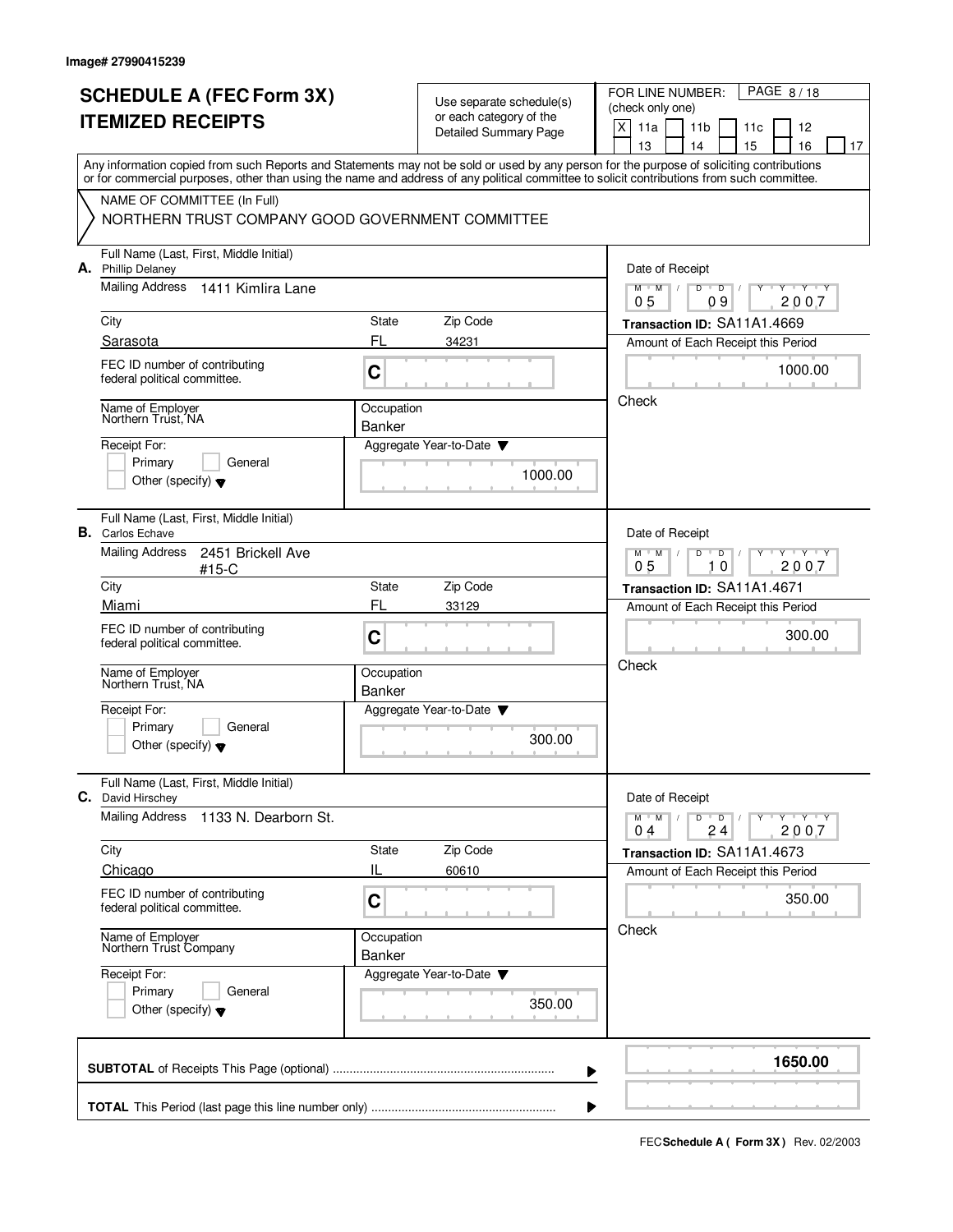|    | <b>SCHEDULE A (FEC Form 3X)</b><br><b>ITEMIZED RECEIPTS</b>                                                                                                                                                                                                                             |                                                                                 | Use separate schedule(s)<br>or each category of the<br><b>Detailed Summary Page</b> | PAGE 9/18<br>FOR LINE NUMBER:<br>(check only one)<br>X<br>11a<br>11 <sub>b</sub><br>11c<br>12<br>15<br>13<br>16<br>14<br>17 |
|----|-----------------------------------------------------------------------------------------------------------------------------------------------------------------------------------------------------------------------------------------------------------------------------------------|---------------------------------------------------------------------------------|-------------------------------------------------------------------------------------|-----------------------------------------------------------------------------------------------------------------------------|
|    | Any information copied from such Reports and Statements may not be sold or used by any person for the purpose of soliciting contributions<br>or for commercial purposes, other than using the name and address of any political committee to solicit contributions from such committee. |                                                                                 |                                                                                     |                                                                                                                             |
|    | NAME OF COMMITTEE (In Full)<br>NORTHERN TRUST COMPANY GOOD GOVERNMENT COMMITTEE                                                                                                                                                                                                         |                                                                                 |                                                                                     |                                                                                                                             |
|    | Full Name (Last, First, Middle Initial)<br>A. Douglas Klein                                                                                                                                                                                                                             |                                                                                 |                                                                                     | Date of Receipt                                                                                                             |
|    | Mailing Address<br>312 Thornridge Ct. NW                                                                                                                                                                                                                                                |                                                                                 |                                                                                     | D<br>M<br>M<br>D<br>$Y+Y$<br>2007<br>05<br>0 <sub>2</sub>                                                                   |
|    | City                                                                                                                                                                                                                                                                                    | State                                                                           | Zip Code                                                                            | Transaction ID: SA11A1.4675                                                                                                 |
|    | <b>Grand Rapids</b>                                                                                                                                                                                                                                                                     | MI                                                                              | 49504                                                                               | Amount of Each Receipt this Period                                                                                          |
|    | FEC ID number of contributing<br>federal political committee.                                                                                                                                                                                                                           | C                                                                               |                                                                                     | 250.00                                                                                                                      |
|    | Name of Employer<br>Northern Trust Bk FSB                                                                                                                                                                                                                                               | Occupation<br><b>Banker</b>                                                     |                                                                                     | Check                                                                                                                       |
|    | Receipt For:<br>Primary<br>General<br>Other (specify) $\blacktriangledown$                                                                                                                                                                                                              |                                                                                 | Aggregate Year-to-Date<br>250.00                                                    |                                                                                                                             |
| В. | Full Name (Last, First, Middle Initial)<br>James Leckinger                                                                                                                                                                                                                              |                                                                                 |                                                                                     | Date of Receipt                                                                                                             |
|    | <b>Mailing Address</b><br>994 Chadwick Ct.                                                                                                                                                                                                                                              | $Y$ $Y$ $Y$<br>$M$ <sup><math>+</math></sup><br>M<br>D<br>D<br>19<br>2007<br>04 |                                                                                     |                                                                                                                             |
|    | City                                                                                                                                                                                                                                                                                    | State                                                                           | Zip Code                                                                            | Transaction ID: SA11A1.4677                                                                                                 |
|    | Aurora                                                                                                                                                                                                                                                                                  | IL                                                                              | 60504                                                                               | Amount of Each Receipt this Period                                                                                          |
|    | FEC ID number of contributing<br>federal political committee.                                                                                                                                                                                                                           | C                                                                               |                                                                                     | 400.00                                                                                                                      |
|    | Name of Employer<br>Northern Trust Company                                                                                                                                                                                                                                              | Occupation<br><b>Banker</b>                                                     |                                                                                     | Check                                                                                                                       |
|    | Receipt For:                                                                                                                                                                                                                                                                            |                                                                                 | Aggregate Year-to-Date                                                              |                                                                                                                             |
|    | Primary<br>General<br>Other (specify) $\blacktriangledown$                                                                                                                                                                                                                              |                                                                                 | 400.00                                                                              |                                                                                                                             |
|    | Full Name (Last, First, Middle Initial)<br>C. F Daniel Lindley                                                                                                                                                                                                                          |                                                                                 |                                                                                     | Date of Receipt                                                                                                             |
|    | <b>Mailing Address</b><br>1914 Academy Place                                                                                                                                                                                                                                            |                                                                                 |                                                                                     | Y Y Y Y<br>$M^+$ M<br>D<br>D<br>2007<br>05<br>17                                                                            |
|    | City                                                                                                                                                                                                                                                                                    | State                                                                           | Zip Code                                                                            | Transaction ID: SA11A1.4735                                                                                                 |
|    | Wilmington                                                                                                                                                                                                                                                                              | DE                                                                              | 19806                                                                               | Amount of Each Receipt this Period                                                                                          |
|    | FEC ID number of contributing<br>federal political committee.                                                                                                                                                                                                                           | C                                                                               |                                                                                     | 600.00                                                                                                                      |
|    | Name of Employer<br>Northern Trust Co of Dela-<br>ware                                                                                                                                                                                                                                  | Occupation<br>Banker                                                            |                                                                                     | Payroll \$300/month                                                                                                         |
|    | Receipt For:                                                                                                                                                                                                                                                                            |                                                                                 | Aggregate Year-to-Date                                                              |                                                                                                                             |
|    | Primary<br>General<br>Other (specify) $\blacktriangledown$                                                                                                                                                                                                                              |                                                                                 | 600.00                                                                              |                                                                                                                             |
|    |                                                                                                                                                                                                                                                                                         |                                                                                 |                                                                                     | 1250.00                                                                                                                     |

**FECSchedule A ( Form 3X)** Rev. 02/2003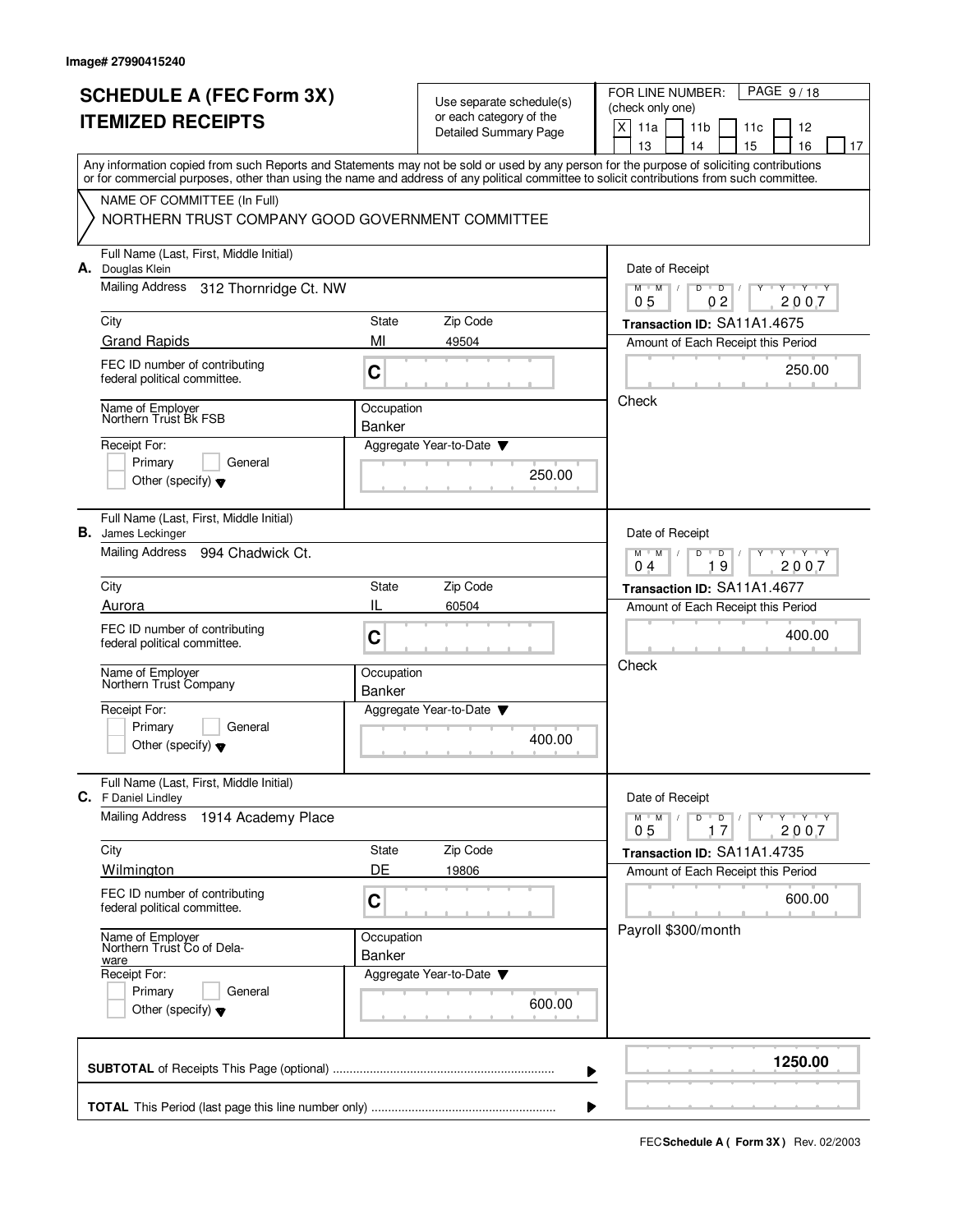|                          | <b>SCHEDULE A (FEC Form 3X)</b>                                                                                                                                                                                                                                                         |                                                                     |                                                     | PAGE 10/18<br>FOR LINE NUMBER:                                  |  |  |  |
|--------------------------|-----------------------------------------------------------------------------------------------------------------------------------------------------------------------------------------------------------------------------------------------------------------------------------------|---------------------------------------------------------------------|-----------------------------------------------------|-----------------------------------------------------------------|--|--|--|
| <b>ITEMIZED RECEIPTS</b> |                                                                                                                                                                                                                                                                                         |                                                                     | Use separate schedule(s)<br>or each category of the | (check only one)                                                |  |  |  |
|                          |                                                                                                                                                                                                                                                                                         |                                                                     | <b>Detailed Summary Page</b>                        | X<br>11a<br>11 <sub>b</sub><br>11c<br>12                        |  |  |  |
|                          | Any information copied from such Reports and Statements may not be sold or used by any person for the purpose of soliciting contributions<br>or for commercial purposes, other than using the name and address of any political committee to solicit contributions from such committee. |                                                                     |                                                     | 16<br>13<br>14<br>15<br>17                                      |  |  |  |
|                          | NAME OF COMMITTEE (In Full)                                                                                                                                                                                                                                                             |                                                                     |                                                     |                                                                 |  |  |  |
|                          | NORTHERN TRUST COMPANY GOOD GOVERNMENT COMMITTEE                                                                                                                                                                                                                                        |                                                                     |                                                     |                                                                 |  |  |  |
| А.                       | Full Name (Last, First, Middle Initial)<br>William Lyons                                                                                                                                                                                                                                |                                                                     |                                                     | Date of Receipt                                                 |  |  |  |
|                          | Mailing Address<br>11 E. North St.                                                                                                                                                                                                                                                      | Y Y Y Y<br>$M$ $M$ $/$<br>D<br>$\overline{D}$<br>2007<br>04<br>24   |                                                     |                                                                 |  |  |  |
|                          | City                                                                                                                                                                                                                                                                                    | State                                                               | Zip Code                                            | Transaction ID: SA11A1.4679                                     |  |  |  |
|                          | Hinsdale                                                                                                                                                                                                                                                                                | IL                                                                  | 60521                                               | Amount of Each Receipt this Period                              |  |  |  |
|                          | FEC ID number of contributing<br>federal political committee.                                                                                                                                                                                                                           | C                                                                   |                                                     | 300.00                                                          |  |  |  |
|                          | Name of Employer<br>Northern Trust Investment-<br>s. NA                                                                                                                                                                                                                                 | Occupation<br>Banker                                                |                                                     | Check                                                           |  |  |  |
|                          | Receipt For:                                                                                                                                                                                                                                                                            |                                                                     | Aggregate Year-to-Date                              |                                                                 |  |  |  |
|                          | General<br>Primary<br>Other (specify) $\blacktriangledown$                                                                                                                                                                                                                              |                                                                     | 300.00                                              |                                                                 |  |  |  |
|                          | Full Name (Last, First, Middle Initial)<br><b>B.</b> Patrick McDougal                                                                                                                                                                                                                   |                                                                     |                                                     | Date of Receipt                                                 |  |  |  |
|                          | Mailing Address 2116 N. Clifton Ave                                                                                                                                                                                                                                                     | $Y - Y - Y$<br>$M$ <sup>-1</sup><br>M<br>D<br>D<br>2007<br>24<br>04 |                                                     |                                                                 |  |  |  |
|                          | City                                                                                                                                                                                                                                                                                    | State                                                               | Zip Code                                            | Transaction ID: SA11A1.4681                                     |  |  |  |
|                          | Chicago                                                                                                                                                                                                                                                                                 | IL                                                                  | 60614                                               | Amount of Each Receipt this Period                              |  |  |  |
|                          | FEC ID number of contributing<br>federal political committee.                                                                                                                                                                                                                           | C                                                                   |                                                     | 1000.00                                                         |  |  |  |
|                          | Name of Employer<br>Northern Trust Company                                                                                                                                                                                                                                              | Occupation                                                          |                                                     | Check                                                           |  |  |  |
|                          | Receipt For:                                                                                                                                                                                                                                                                            | Banker                                                              | Aggregate Year-to-Date                              |                                                                 |  |  |  |
|                          | Primary<br>General<br>Other (specify) $\blacktriangledown$                                                                                                                                                                                                                              |                                                                     | 1000.00                                             |                                                                 |  |  |  |
|                          | Full Name (Last, First, Middle Initial)                                                                                                                                                                                                                                                 |                                                                     |                                                     |                                                                 |  |  |  |
| C.                       | Helen Nugent                                                                                                                                                                                                                                                                            |                                                                     |                                                     | Date of Receipt                                                 |  |  |  |
|                          | Mailing Address<br>2936 Dick Wilson Dr.                                                                                                                                                                                                                                                 |                                                                     |                                                     | $Y + Y + Y$<br>$M$ M<br>D<br>$\overline{D}$<br>2007<br>17<br>04 |  |  |  |
|                          | City                                                                                                                                                                                                                                                                                    | State                                                               | Zip Code                                            | Transaction ID: SA11A1.4683                                     |  |  |  |
|                          | Sarasota                                                                                                                                                                                                                                                                                | FL                                                                  | 34240                                               | Amount of Each Receipt this Period                              |  |  |  |
|                          | FEC ID number of contributing<br>federal political committee.                                                                                                                                                                                                                           | $\mathbf C$                                                         |                                                     | 400.00                                                          |  |  |  |
|                          | Name of Employer<br>Northern Trust, NA                                                                                                                                                                                                                                                  | Occupation<br><b>Banker</b>                                         |                                                     | Check                                                           |  |  |  |
|                          | Receipt For:                                                                                                                                                                                                                                                                            |                                                                     | Aggregate Year-to-Date                              |                                                                 |  |  |  |
|                          | Primary<br>General<br>Other (specify) $\blacktriangledown$                                                                                                                                                                                                                              |                                                                     | 400.00                                              |                                                                 |  |  |  |
|                          |                                                                                                                                                                                                                                                                                         |                                                                     |                                                     | 1700.00                                                         |  |  |  |
|                          |                                                                                                                                                                                                                                                                                         |                                                                     |                                                     |                                                                 |  |  |  |

**FECSchedule A ( Form 3X)** Rev. 02/2003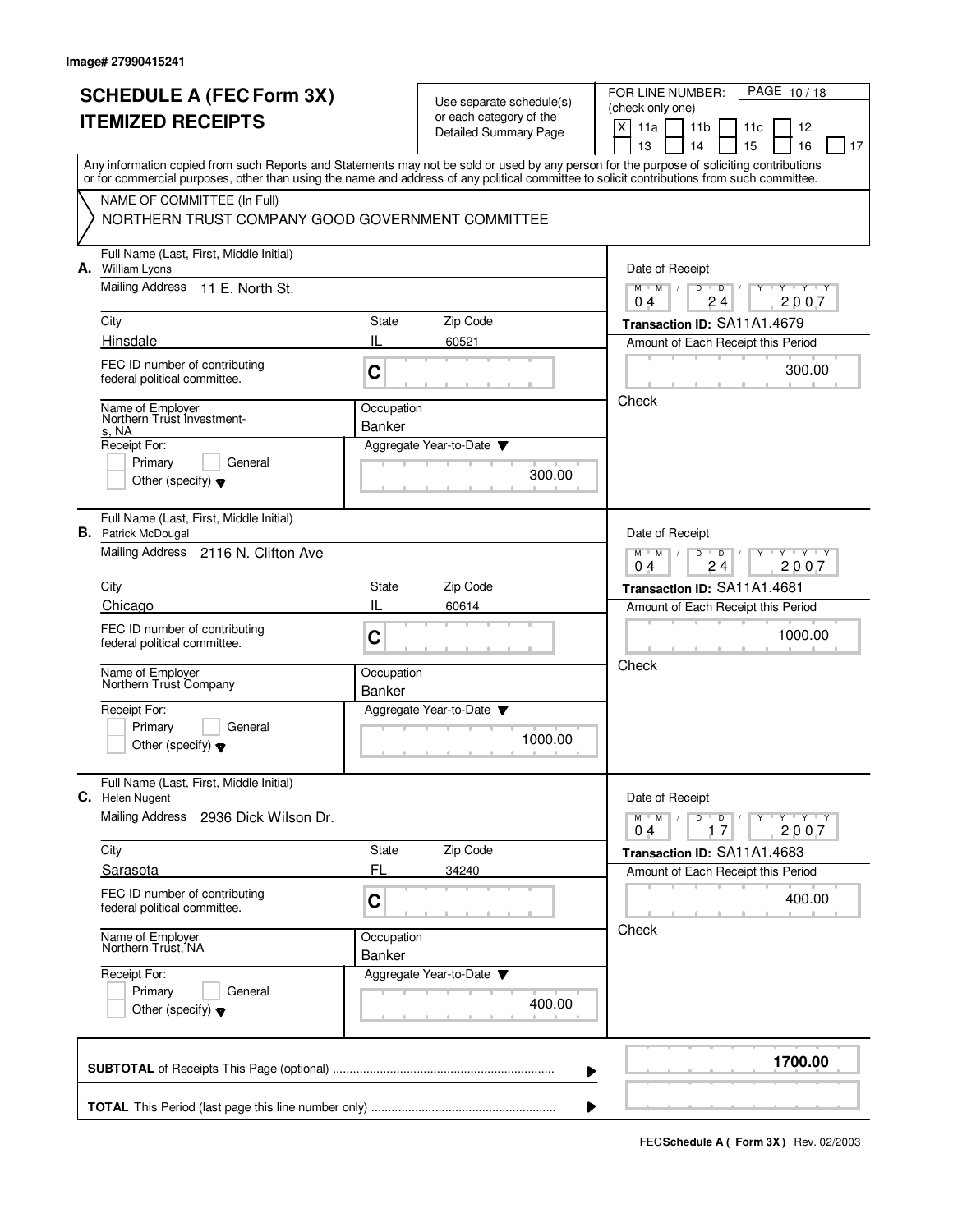|    | <b>SCHEDULE A (FEC Form 3X)</b><br><b>ITEMIZED RECEIPTS</b>                                                                                                                                                                                                                             |                             | Use separate schedule(s)<br>or each category of the<br><b>Detailed Summary Page</b> | PAGE 11/18<br>FOR LINE NUMBER:<br>(check only one)<br>X<br>11a<br>11 <sub>b</sub><br>12<br>11c<br>13<br>14<br>15<br>16<br>17 |
|----|-----------------------------------------------------------------------------------------------------------------------------------------------------------------------------------------------------------------------------------------------------------------------------------------|-----------------------------|-------------------------------------------------------------------------------------|------------------------------------------------------------------------------------------------------------------------------|
|    | Any information copied from such Reports and Statements may not be sold or used by any person for the purpose of soliciting contributions<br>or for commercial purposes, other than using the name and address of any political committee to solicit contributions from such committee. |                             |                                                                                     |                                                                                                                              |
|    | NAME OF COMMITTEE (In Full)<br>NORTHERN TRUST COMPANY GOOD GOVERNMENT COMMITTEE                                                                                                                                                                                                         |                             |                                                                                     |                                                                                                                              |
|    | Full Name (Last, First, Middle Initial)<br>A. Thomas Oliveri                                                                                                                                                                                                                            |                             |                                                                                     | Date of Receipt                                                                                                              |
|    | Mailing Address<br>5170 Regency Isles Way                                                                                                                                                                                                                                               |                             |                                                                                     | $M$ M<br>D<br>Y Y Y Y<br>$\overline{D}$<br>06<br>2007<br>4                                                                   |
|    | City                                                                                                                                                                                                                                                                                    | State                       | Zip Code                                                                            | Transaction ID: SA11A1.4685                                                                                                  |
|    | <b>Cooper City</b>                                                                                                                                                                                                                                                                      | FL                          | 33330                                                                               | Amount of Each Receipt this Period                                                                                           |
|    | FEC ID number of contributing<br>federal political committee.                                                                                                                                                                                                                           | C                           |                                                                                     | 400.00                                                                                                                       |
|    | Name of Employer<br>Northern Trust, NA                                                                                                                                                                                                                                                  | Occupation<br>Banker        |                                                                                     | Check                                                                                                                        |
|    | Receipt For:<br>Primary<br>General<br>Other (specify) $\blacktriangledown$                                                                                                                                                                                                              |                             | Aggregate Year-to-Date<br>400.00                                                    |                                                                                                                              |
| В. | Full Name (Last, First, Middle Initial)<br><b>Bill Osborn</b>                                                                                                                                                                                                                           |                             |                                                                                     | Date of Receipt                                                                                                              |
|    | <b>Mailing Address</b><br>120 De Windt Rd                                                                                                                                                                                                                                               |                             |                                                                                     | $Y + Y + Y$<br>$M$ <sup>U</sup><br>M<br>$\mathsf D$<br>D<br>31<br>05<br>2007                                                 |
|    | City                                                                                                                                                                                                                                                                                    | State                       | Zip Code                                                                            | Transaction ID: SA11A1.4687                                                                                                  |
|    | Winnetka<br>FEC ID number of contributing<br>federal political committee.                                                                                                                                                                                                               | IL<br>C                     | 60093                                                                               | Amount of Each Receipt this Period<br>5000.00                                                                                |
|    | Name of Employer<br>Northern Trust Company                                                                                                                                                                                                                                              | Occupation<br><b>Banker</b> |                                                                                     | Check                                                                                                                        |
|    | Receipt For:<br>Primary<br>General<br>Other (specify) $\blacktriangledown$                                                                                                                                                                                                              |                             | Aggregate Year-to-Date<br>5000.00                                                   |                                                                                                                              |
|    | Full Name (Last, First, Middle Initial)<br>C. Roxanne Putignano                                                                                                                                                                                                                         |                             |                                                                                     | Date of Receipt                                                                                                              |
|    | <b>Mailing Address</b><br>730 Creekside Dr.<br><b>Unit 503</b>                                                                                                                                                                                                                          |                             |                                                                                     | $Y - Y - Y - Y$<br>$M$ M<br>D<br>$\overline{D}$<br>09<br>2007<br>0 <sub>5</sub>                                              |
|    | City<br>Mount Prospect                                                                                                                                                                                                                                                                  | State<br>IL                 | Zip Code<br>60056                                                                   | Transaction ID: SA11A1.4689<br>Amount of Each Receipt this Period                                                            |
|    | FEC ID number of contributing<br>federal political committee.                                                                                                                                                                                                                           | C                           |                                                                                     | 300.00                                                                                                                       |
|    | Name of Employer<br>Northern Trust Company                                                                                                                                                                                                                                              | Occupation<br>Banker        |                                                                                     | Check                                                                                                                        |
|    | Receipt For:<br>Primary<br>General<br>Other (specify) $\blacktriangledown$                                                                                                                                                                                                              |                             | Aggregate Year-to-Date<br>300.00                                                    |                                                                                                                              |
|    |                                                                                                                                                                                                                                                                                         |                             |                                                                                     | 5700.00                                                                                                                      |

**FECSchedule A ( Form 3X)** Rev. 02/2003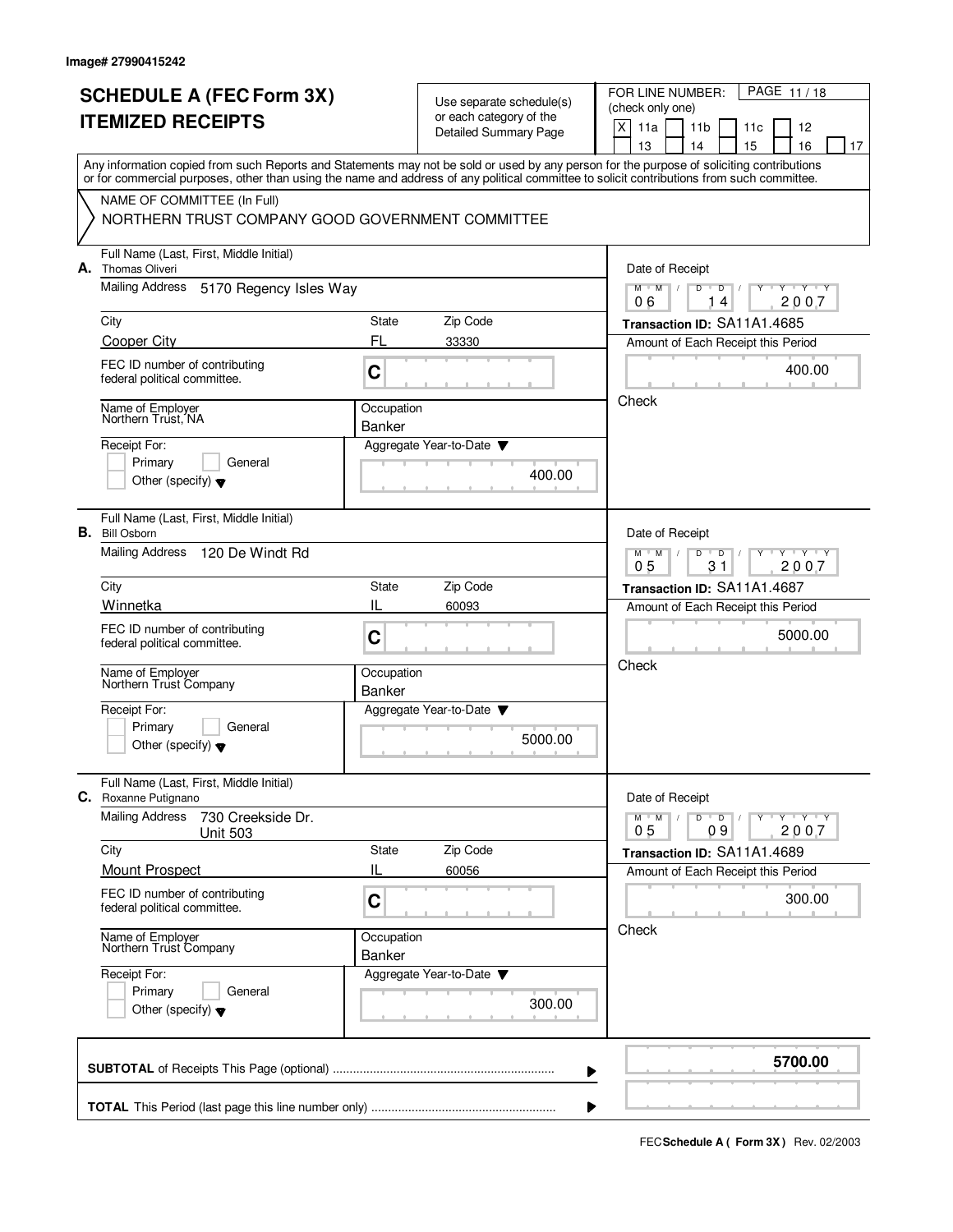|    | <b>SCHEDULE A (FEC Form 3X)</b><br><b>ITEMIZED RECEIPTS</b>                                                                                                                                                                                                                             |                                                                                 | Use separate schedule(s)<br>or each category of the<br>Detailed Summary Page | PAGE 12/18<br>FOR LINE NUMBER:<br>(check only one)<br>X<br>11a<br>11 <sub>b</sub><br>12<br>11c<br>15<br>13<br>16<br>14<br>17 |
|----|-----------------------------------------------------------------------------------------------------------------------------------------------------------------------------------------------------------------------------------------------------------------------------------------|---------------------------------------------------------------------------------|------------------------------------------------------------------------------|------------------------------------------------------------------------------------------------------------------------------|
|    | Any information copied from such Reports and Statements may not be sold or used by any person for the purpose of soliciting contributions<br>or for commercial purposes, other than using the name and address of any political committee to solicit contributions from such committee. |                                                                                 |                                                                              |                                                                                                                              |
|    | NAME OF COMMITTEE (In Full)<br>NORTHERN TRUST COMPANY GOOD GOVERNMENT COMMITTEE                                                                                                                                                                                                         |                                                                                 |                                                                              |                                                                                                                              |
| А. | Full Name (Last, First, Middle Initial)<br>James Roselle                                                                                                                                                                                                                                |                                                                                 |                                                                              | Date of Receipt                                                                                                              |
|    | Mailing Address<br>484 Rockefeller Road                                                                                                                                                                                                                                                 |                                                                                 |                                                                              | $M$ $M$<br>D<br>D<br>$\cdots$ Y $\cdots$ Y<br>24<br>2007<br>04                                                               |
|    | City                                                                                                                                                                                                                                                                                    | State                                                                           | Zip Code                                                                     | Transaction ID: SA11A1.4691                                                                                                  |
|    | <b>Lake Forest</b>                                                                                                                                                                                                                                                                      | IL                                                                              | 60045                                                                        | Amount of Each Receipt this Period                                                                                           |
|    | FEC ID number of contributing<br>federal political committee.                                                                                                                                                                                                                           | C                                                                               |                                                                              | 500.00                                                                                                                       |
|    | Name of Employer<br>Northern Trust Company                                                                                                                                                                                                                                              | Occupation                                                                      |                                                                              | Check                                                                                                                        |
|    | Receipt For:<br>Primary<br>General<br>Other (specify) $\blacktriangledown$                                                                                                                                                                                                              | <b>Banker</b>                                                                   | Aggregate Year-to-Date<br>500.00                                             |                                                                                                                              |
| В. | Full Name (Last, First, Middle Initial)<br>R Jana Schreuder                                                                                                                                                                                                                             |                                                                                 |                                                                              | Date of Receipt                                                                                                              |
|    | Mailing Address<br>803 Armour Drive                                                                                                                                                                                                                                                     | $Y + Y + Y$<br>$M$ <sup><math>+</math></sup><br>M<br>D<br>D<br>17<br>2007<br>05 |                                                                              |                                                                                                                              |
|    | City                                                                                                                                                                                                                                                                                    | State                                                                           | Zip Code                                                                     | Transaction ID: SA11A1.4759                                                                                                  |
|    | Lake Bluff                                                                                                                                                                                                                                                                              | IL                                                                              | 60044                                                                        | Amount of Each Receipt this Period                                                                                           |
|    | FEC ID number of contributing<br>federal political committee.                                                                                                                                                                                                                           | C                                                                               |                                                                              | 800.00                                                                                                                       |
|    | Name of Employer<br>Northern Trust Company                                                                                                                                                                                                                                              | Occupation<br><b>Banker</b>                                                     |                                                                              | Payroll \$400/month                                                                                                          |
|    | Receipt For:<br>Primary<br>General<br>Other (specify) $\blacktriangledown$                                                                                                                                                                                                              |                                                                                 | Aggregate Year-to-Date<br>800.00                                             |                                                                                                                              |
|    | Full Name (Last, First, Middle Initial)<br>C. Frederick Waddell                                                                                                                                                                                                                         |                                                                                 |                                                                              | Date of Receipt                                                                                                              |
|    | <b>Mailing Address</b><br>1111 Ashland Ave.                                                                                                                                                                                                                                             |                                                                                 |                                                                              | $Y - Y - Y - Y$<br>$M$ $M$ /<br>D<br>$\overline{D}$<br>2007<br>0 <sub>4</sub><br>04                                          |
|    | City                                                                                                                                                                                                                                                                                    | State                                                                           | Zip Code                                                                     | Transaction ID: SA11A1.4693                                                                                                  |
|    | Wilmette                                                                                                                                                                                                                                                                                | IL                                                                              | 60091                                                                        | Amount of Each Receipt this Period                                                                                           |
|    | FEC ID number of contributing<br>federal political committee.                                                                                                                                                                                                                           | C                                                                               |                                                                              | 1000.00                                                                                                                      |
|    | Name of Employer<br>Northern Trust Company                                                                                                                                                                                                                                              | Occupation<br>Banker                                                            |                                                                              | Check                                                                                                                        |
|    | Receipt For:<br>Primary<br>General<br>Other (specify) $\blacktriangledown$                                                                                                                                                                                                              |                                                                                 | Aggregate Year-to-Date<br>1000.00                                            |                                                                                                                              |
|    |                                                                                                                                                                                                                                                                                         |                                                                                 |                                                                              | 2300.00                                                                                                                      |
|    |                                                                                                                                                                                                                                                                                         |                                                                                 |                                                                              | 15600.00                                                                                                                     |

**FECSchedule A ( Form 3X)** Rev. 02/2003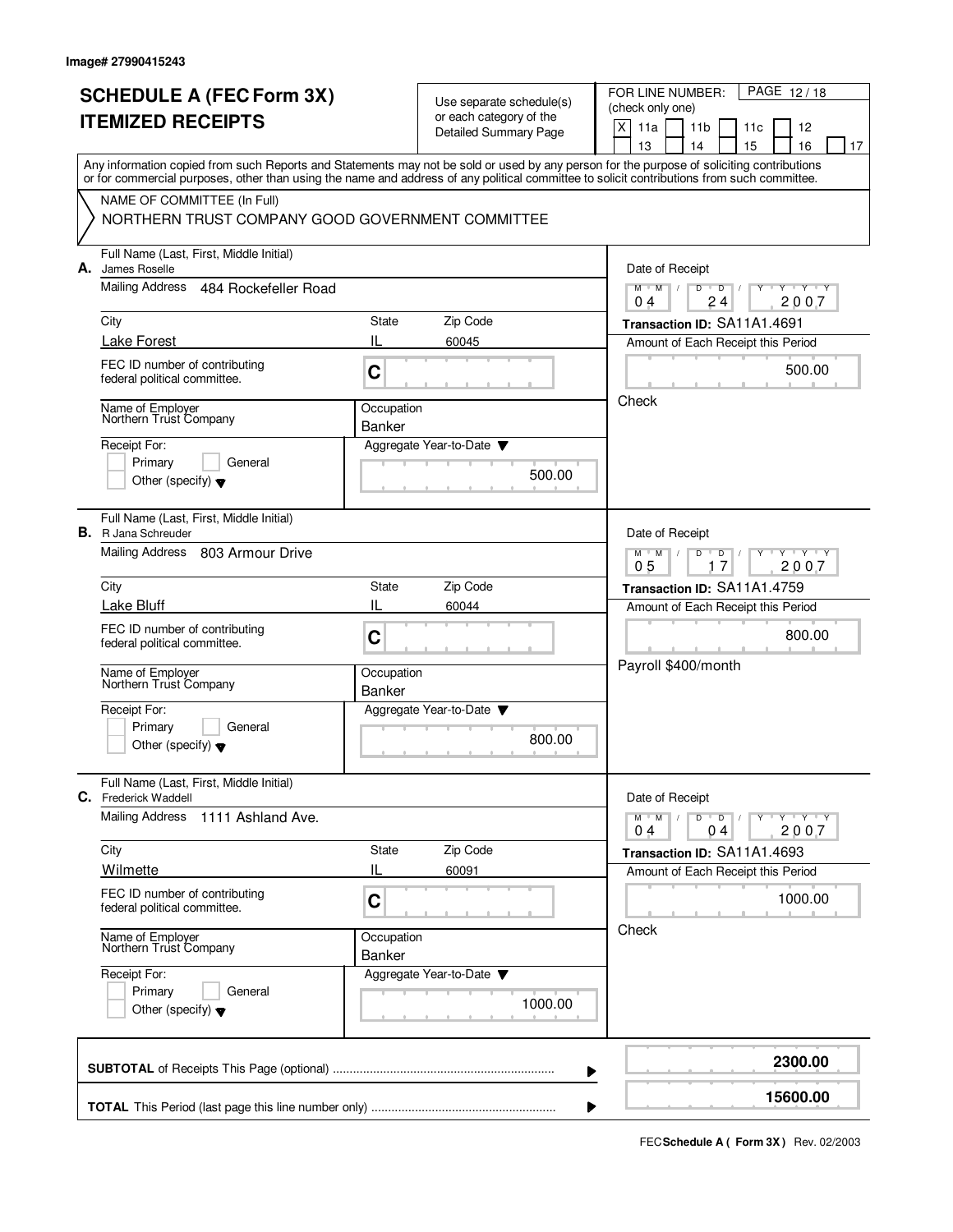|    | <b>SCHEDULE B (FEC Form 3X)</b>                                                                                                                                          | Use seperate schedule(s)                                                                    |  |  | FOR LINE NUMBER:                    |  |                                                    |   |                           |                               |                                         | PAGE 13/18 |  |                 |
|----|--------------------------------------------------------------------------------------------------------------------------------------------------------------------------|---------------------------------------------------------------------------------------------|--|--|-------------------------------------|--|----------------------------------------------------|---|---------------------------|-------------------------------|-----------------------------------------|------------|--|-----------------|
|    | <b>ITEMIZED DISBURSEMENTS</b>                                                                                                                                            | for each category of the                                                                    |  |  | (check only one)<br>21 <sub>b</sub> |  | 22                                                 | X | 23                        |                               | 24                                      | 25         |  | 26              |
|    |                                                                                                                                                                          | Detailed Summary Page                                                                       |  |  | 27                                  |  | 28a                                                |   | 28 <sub>b</sub>           |                               | 28c                                     | 29         |  | 30 <sub>b</sub> |
|    | Any Information copied from such Reports and Statements may not be sold or used by any person for the purpose of solicating contributions                                |                                                                                             |  |  |                                     |  |                                                    |   |                           |                               |                                         |            |  |                 |
|    | or for commercial purposes, other than using the name and address of any political committee to solicit contributions from such committee<br>NAME OF COMMITTEE (In Full) |                                                                                             |  |  |                                     |  |                                                    |   |                           |                               |                                         |            |  |                 |
|    | NORTHERN TRUST COMPANY GOOD GOVERNMENT COMMITTEE                                                                                                                         |                                                                                             |  |  |                                     |  |                                                    |   |                           |                               |                                         |            |  |                 |
|    | Full Name (Last, First, Middle Initial)                                                                                                                                  |                                                                                             |  |  |                                     |  |                                                    |   |                           |                               | Transaction ID: SB23.4950               |            |  |                 |
|    | <b>Bill Richardson for President</b>                                                                                                                                     |                                                                                             |  |  |                                     |  |                                                    |   | Date of Disbursement      |                               |                                         |            |  |                 |
|    | <b>Mailing Address</b><br>303 Massachusetts Ave, N.E.                                                                                                                    |                                                                                             |  |  |                                     |  | М<br>06                                            | M | D                         | D<br>14                       |                                         | 2007       |  |                 |
|    | City<br>Washington                                                                                                                                                       | Zip Code<br>State<br>DC<br>20002                                                            |  |  |                                     |  |                                                    |   |                           |                               | Amount of Each Disbursement this Period |            |  |                 |
|    | Purpose of Disbursement<br>Contribution                                                                                                                                  |                                                                                             |  |  |                                     |  |                                                    |   |                           |                               |                                         | 1500.00    |  |                 |
|    | <b>Candidate Name</b><br><b>Bill Richardson</b>                                                                                                                          |                                                                                             |  |  | Category/<br>Type                   |  |                                                    |   |                           |                               |                                         |            |  |                 |
|    | Office Sought:<br>House<br>Senate<br>$x$ President<br>District:<br>State:                                                                                                | Disbursement For:<br>2008<br>$X$ Primary<br>General<br>Other (specify) $\blacktriangledown$ |  |  |                                     |  |                                                    |   |                           |                               |                                         |            |  |                 |
|    | Full Name (Last, First, Middle Initial)                                                                                                                                  |                                                                                             |  |  |                                     |  |                                                    |   |                           |                               |                                         |            |  |                 |
| В. | Bill Richardson for President Exploratory Committee                                                                                                                      |                                                                                             |  |  |                                     |  | M                                                  | M | Date of Disbursement<br>D | $\overline{D}$                | Transaction ID: SB23.4954               |            |  |                 |
|    | <b>Mailing Address</b><br>888 S. Figueroa St.<br>Suite 400                                                                                                               |                                                                                             |  |  |                                     |  | 04                                                 |   | 2007<br>$2\overline{6}$   |                               |                                         |            |  |                 |
|    | City<br>Los Angeles                                                                                                                                                      | Zip Code<br><b>State</b><br>CA<br>90017                                                     |  |  |                                     |  | Amount of Each Disbursement this Period<br>2300.00 |   |                           |                               |                                         |            |  |                 |
|    | Purpose of Disbursement<br>Contribution                                                                                                                                  |                                                                                             |  |  |                                     |  |                                                    |   |                           |                               |                                         |            |  |                 |
|    | <b>Candidate Name</b><br><b>Bill Richardson</b>                                                                                                                          |                                                                                             |  |  | Category/<br>Type                   |  |                                                    |   |                           |                               |                                         |            |  |                 |
|    | Office Sought:<br>House<br>Senate<br>$x$ President                                                                                                                       | Disbursement For:<br>2008<br>$X$ Primary<br>General<br>Other (specify) $\blacktriangledown$ |  |  |                                     |  |                                                    |   |                           |                               |                                         |            |  |                 |
|    | District:<br>State:                                                                                                                                                      |                                                                                             |  |  |                                     |  |                                                    |   |                           |                               |                                         |            |  |                 |
|    | Full Name (Last, First, Middle Initial)<br>C. Flores for US                                                                                                              |                                                                                             |  |  |                                     |  |                                                    |   | Date of Disbursement      |                               | Transaction ID: SB23.4927               |            |  |                 |
|    | <b>Mailing Address</b><br>P.O. Box 804005                                                                                                                                |                                                                                             |  |  |                                     |  | M<br>06                                            | M | D                         | $\overline{2}$ $\overline{2}$ |                                         | 2007       |  |                 |
|    | City<br>Chicago                                                                                                                                                          | Zip Code<br><b>State</b><br>60680<br>IL                                                     |  |  |                                     |  |                                                    |   |                           |                               | Amount of Each Disbursement this Period |            |  |                 |
|    | Purpose of Disbursement<br>Contribution<br>011                                                                                                                           |                                                                                             |  |  |                                     |  |                                                    |   |                           |                               |                                         | 300.00     |  |                 |
|    | Candidate Name<br>Manny Flores                                                                                                                                           |                                                                                             |  |  | Category/<br>Type                   |  |                                                    |   |                           |                               |                                         |            |  |                 |
|    | Office Sought:<br>$x$ House<br>Senate<br>President<br>District:<br>State:                                                                                                | Disbursement For:<br>2008<br>X General<br>Primary<br>Other (specify) $\blacktriangledown$   |  |  |                                     |  |                                                    |   |                           |                               |                                         |            |  |                 |
|    |                                                                                                                                                                          |                                                                                             |  |  | ▶                                   |  |                                                    |   |                           |                               |                                         | 4100.00    |  |                 |
|    |                                                                                                                                                                          |                                                                                             |  |  |                                     |  |                                                    |   |                           |                               |                                         |            |  |                 |
|    |                                                                                                                                                                          |                                                                                             |  |  |                                     |  |                                                    |   |                           |                               |                                         |            |  |                 |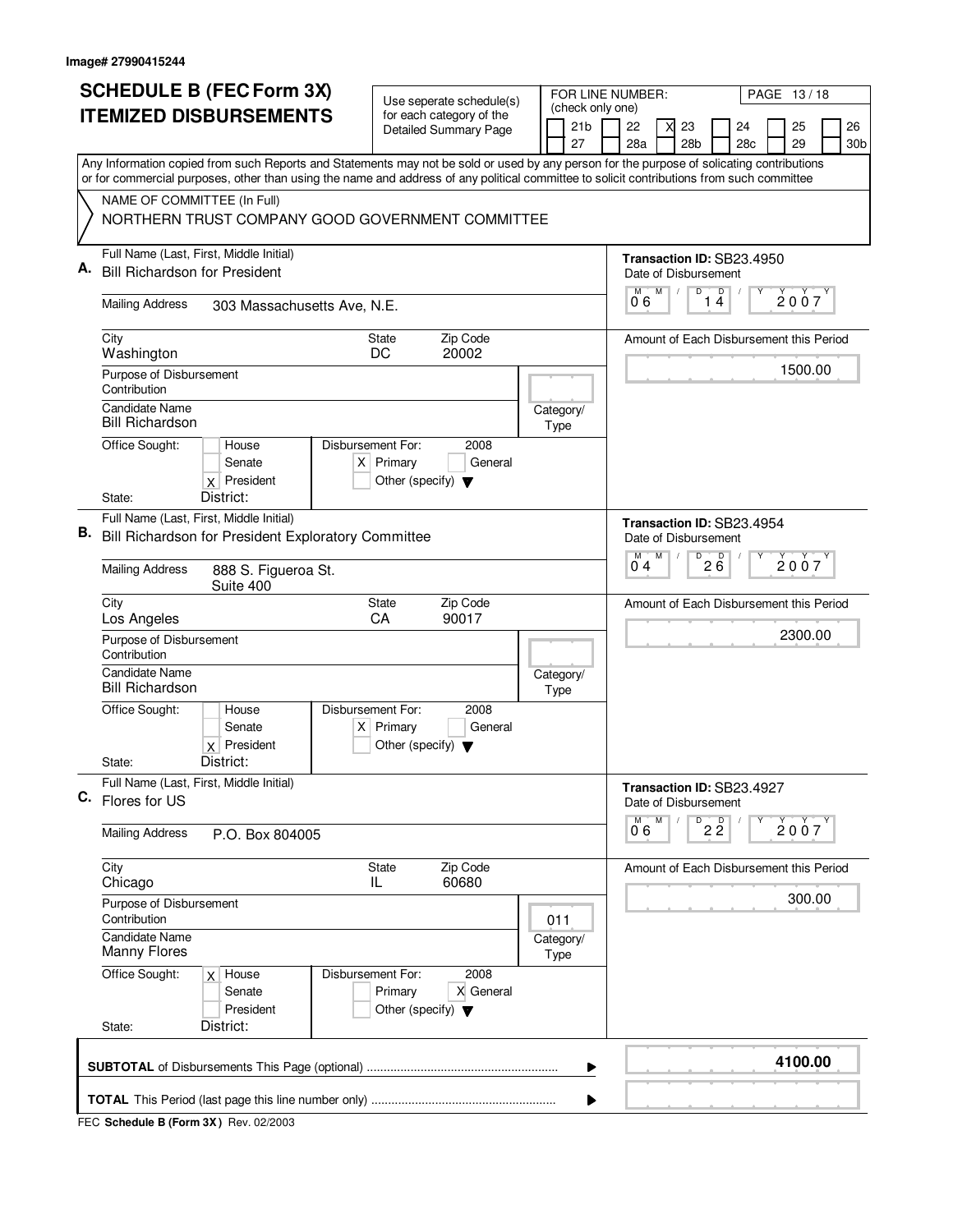|                               | <b>SCHEDULE B (FEC Form 3X)</b>                                                                                                                                                                                                                                                        |                                                                          | Use seperate schedule(s)     |                                         |  |                                     |   | FOR LINE NUMBER:                                       |   |                 |                   |     |  | PAGE 14/18 |  |                 |  |  |
|-------------------------------|----------------------------------------------------------------------------------------------------------------------------------------------------------------------------------------------------------------------------------------------------------------------------------------|--------------------------------------------------------------------------|------------------------------|-----------------------------------------|--|-------------------------------------|---|--------------------------------------------------------|---|-----------------|-------------------|-----|--|------------|--|-----------------|--|--|
| <b>ITEMIZED DISBURSEMENTS</b> |                                                                                                                                                                                                                                                                                        |                                                                          | for each category of the     |                                         |  | (check only one)<br>21 <sub>b</sub> |   | 22                                                     | X | 23              |                   | 24  |  | 25         |  | 26              |  |  |
|                               |                                                                                                                                                                                                                                                                                        |                                                                          | <b>Detailed Summary Page</b> |                                         |  | 27                                  |   | 28a                                                    |   | 28 <sub>b</sub> |                   | 28c |  | 29         |  | 30 <sub>b</sub> |  |  |
|                               | Any Information copied from such Reports and Statements may not be sold or used by any person for the purpose of solicating contributions<br>or for commercial purposes, other than using the name and address of any political committee to solicit contributions from such committee |                                                                          |                              |                                         |  |                                     |   |                                                        |   |                 |                   |     |  |            |  |                 |  |  |
|                               | NAME OF COMMITTEE (In Full)                                                                                                                                                                                                                                                            |                                                                          |                              |                                         |  |                                     |   |                                                        |   |                 |                   |     |  |            |  |                 |  |  |
|                               | NORTHERN TRUST COMPANY GOOD GOVERNMENT COMMITTEE                                                                                                                                                                                                                                       |                                                                          |                              |                                         |  |                                     |   |                                                        |   |                 |                   |     |  |            |  |                 |  |  |
| Α.                            | Full Name (Last, First, Middle Initial)                                                                                                                                                                                                                                                |                                                                          |                              |                                         |  |                                     |   | Transaction ID: SB23.4956                              |   |                 |                   |     |  |            |  |                 |  |  |
|                               | Friends of Dick Durbin                                                                                                                                                                                                                                                                 |                                                                          |                              |                                         |  |                                     |   | Date of Disbursement<br>М                              | M | D               |                   |     |  |            |  |                 |  |  |
|                               | <b>Mailing Address</b><br>101 W. Grand Ave<br>Suite 200                                                                                                                                                                                                                                |                                                                          |                              |                                         |  |                                     |   | 03                                                     |   |                 | $30^{\circ}$      |     |  | 2007       |  |                 |  |  |
|                               | City<br>Chicago                                                                                                                                                                                                                                                                        | <b>State</b><br>IL                                                       | Zip Code<br>60610            | Amount of Each Disbursement this Period |  |                                     |   |                                                        |   |                 |                   |     |  |            |  |                 |  |  |
|                               | Purpose of Disbursement<br>Contribution                                                                                                                                                                                                                                                |                                                                          |                              |                                         |  |                                     |   |                                                        |   |                 |                   |     |  | 5000.00    |  |                 |  |  |
|                               | <b>Candidate Name</b><br>Dick Durbin                                                                                                                                                                                                                                                   |                                                                          |                              |                                         |  | Category/<br>Type                   |   |                                                        |   |                 |                   |     |  |            |  |                 |  |  |
|                               | Office Sought:<br>House<br>Senate<br>X<br>President                                                                                                                                                                                                                                    | Disbursement For:<br>$X$ Primary<br>Other (specify) $\blacktriangledown$ | 2008<br>General              |                                         |  |                                     |   |                                                        |   |                 |                   |     |  |            |  |                 |  |  |
|                               | District:<br>State: IL                                                                                                                                                                                                                                                                 |                                                                          |                              |                                         |  |                                     |   |                                                        |   |                 |                   |     |  |            |  |                 |  |  |
| В.                            | Full Name (Last, First, Middle Initial)<br>John McCain 2008                                                                                                                                                                                                                            |                                                                          |                              |                                         |  |                                     |   | Transaction ID: SB23.4958<br>Date of Disbursement<br>M | M | D               | D                 |     |  |            |  |                 |  |  |
|                               | <b>Mailing Address</b><br>1235 S. Clark Street<br>Suite M                                                                                                                                                                                                                              |                                                                          |                              |                                         |  |                                     |   | 03                                                     |   |                 | 30                |     |  | 2007       |  |                 |  |  |
|                               | City<br>Arlington                                                                                                                                                                                                                                                                      | <b>State</b><br>VA                                                       | Zip Code<br>22202            |                                         |  |                                     |   | Amount of Each Disbursement this Period                |   |                 |                   |     |  |            |  |                 |  |  |
|                               | Purpose of Disbursement<br>Contribution                                                                                                                                                                                                                                                |                                                                          |                              |                                         |  |                                     |   |                                                        |   |                 |                   |     |  | 1000.00    |  |                 |  |  |
|                               | <b>Candidate Name</b><br>John McCain                                                                                                                                                                                                                                                   |                                                                          |                              |                                         |  | Category/<br>Type                   |   |                                                        |   |                 |                   |     |  |            |  |                 |  |  |
|                               | Office Sought:<br>House<br>Senate<br>$x$ President                                                                                                                                                                                                                                     | Disbursement For:<br>$X$ Primary<br>Other (specify) $\blacktriangledown$ | 2008<br>General              |                                         |  |                                     |   |                                                        |   |                 |                   |     |  |            |  |                 |  |  |
|                               | State: AZ<br>District:                                                                                                                                                                                                                                                                 |                                                                          |                              |                                         |  |                                     |   |                                                        |   |                 |                   |     |  |            |  |                 |  |  |
| C.                            | Full Name (Last, First, Middle Initial)<br>Roskam for Congress                                                                                                                                                                                                                         |                                                                          |                              |                                         |  |                                     |   | Transaction ID: SB23.4978<br>Date of Disbursement      |   |                 |                   |     |  |            |  |                 |  |  |
|                               | <b>Mailing Address</b><br>P.O. Box 713                                                                                                                                                                                                                                                 |                                                                          |                              |                                         |  |                                     |   | 0°6                                                    | M | D               | $0\overset{D}{6}$ | Υ   |  | 2007       |  |                 |  |  |
|                               | City<br>Wheaton                                                                                                                                                                                                                                                                        | State<br>IL                                                              | Zip Code<br>60189            |                                         |  |                                     |   | Amount of Each Disbursement this Period                |   |                 |                   |     |  |            |  |                 |  |  |
|                               | Purpose of Disbursement<br>Contribution                                                                                                                                                                                                                                                |                                                                          |                              |                                         |  | 011                                 |   |                                                        |   |                 |                   |     |  | 500.00     |  |                 |  |  |
|                               | Candidate Name<br>Peter Roskam                                                                                                                                                                                                                                                         |                                                                          |                              |                                         |  | Category/<br>Type                   |   |                                                        |   |                 |                   |     |  |            |  |                 |  |  |
|                               | Office Sought:<br>$x$ House<br>Senate<br>President<br>State: IL<br>District: 6                                                                                                                                                                                                         | Disbursement For:<br>Primary<br>Other (specify) $\blacktriangledown$     | 2008<br>X General            |                                         |  |                                     |   |                                                        |   |                 |                   |     |  |            |  |                 |  |  |
|                               |                                                                                                                                                                                                                                                                                        |                                                                          |                              |                                         |  |                                     |   |                                                        |   |                 |                   |     |  |            |  |                 |  |  |
|                               |                                                                                                                                                                                                                                                                                        |                                                                          |                              |                                         |  |                                     | ▶ |                                                        |   |                 |                   |     |  | 6500.00    |  |                 |  |  |
|                               |                                                                                                                                                                                                                                                                                        |                                                                          |                              |                                         |  |                                     |   |                                                        |   |                 |                   |     |  |            |  |                 |  |  |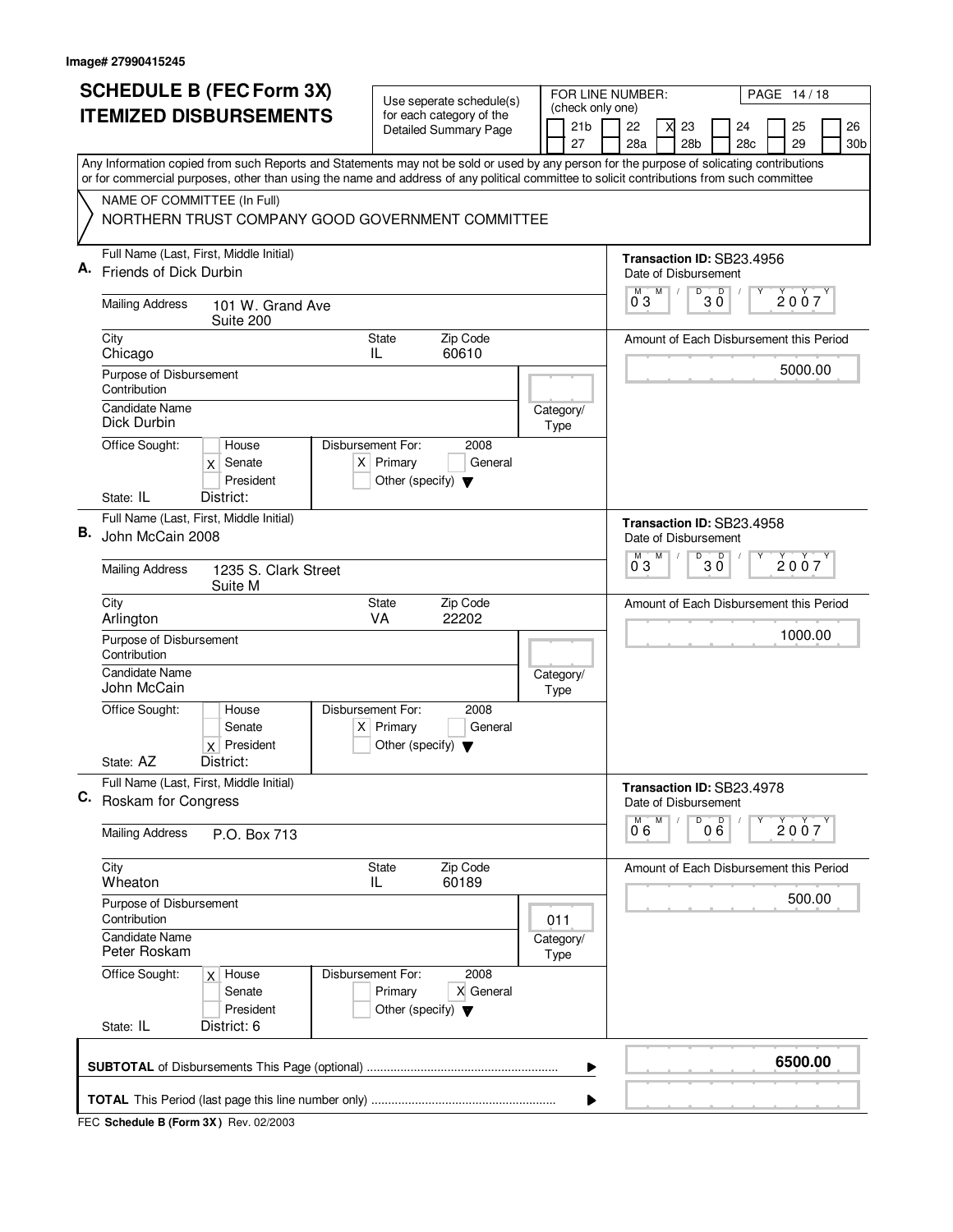|                               | <b>SCHEDULE B (FEC Form 3X)</b>                                                                                                                                                                                                                                                        |                                                     | Use seperate schedule(s)                                 |  |  | FOR LINE NUMBER:                    |                                                   |   |                                        |                   |                                         |  | PAGE 15/18 |  |                 |
|-------------------------------|----------------------------------------------------------------------------------------------------------------------------------------------------------------------------------------------------------------------------------------------------------------------------------------|-----------------------------------------------------|----------------------------------------------------------|--|--|-------------------------------------|---------------------------------------------------|---|----------------------------------------|-------------------|-----------------------------------------|--|------------|--|-----------------|
| <b>ITEMIZED DISBURSEMENTS</b> |                                                                                                                                                                                                                                                                                        |                                                     | for each category of the<br><b>Detailed Summary Page</b> |  |  | (check only one)<br>21 <sub>b</sub> | 22                                                |   | 23                                     |                   | 24                                      |  | 25         |  | 26              |
|                               |                                                                                                                                                                                                                                                                                        |                                                     |                                                          |  |  | 27                                  | 28a                                               |   | 28 <sub>b</sub>                        |                   | 28c                                     |  | 29         |  | 30 <sub>b</sub> |
|                               | Any Information copied from such Reports and Statements may not be sold or used by any person for the purpose of solicating contributions<br>or for commercial purposes, other than using the name and address of any political committee to solicit contributions from such committee |                                                     |                                                          |  |  |                                     |                                                   |   |                                        |                   |                                         |  |            |  |                 |
|                               | NAME OF COMMITTEE (In Full)                                                                                                                                                                                                                                                            |                                                     |                                                          |  |  |                                     |                                                   |   |                                        |                   |                                         |  |            |  |                 |
|                               | NORTHERN TRUST COMPANY GOOD GOVERNMENT COMMITTEE                                                                                                                                                                                                                                       |                                                     |                                                          |  |  |                                     |                                                   |   |                                        |                   |                                         |  |            |  |                 |
| А.                            | Full Name (Last, First, Middle Initial)<br>The National Republican Senatorial Committee                                                                                                                                                                                                |                                                     |                                                          |  |  |                                     | Transaction ID: SB23.4944<br>Date of Disbursement |   |                                        |                   |                                         |  |            |  |                 |
|                               | <b>Mailing Address</b><br>425 Second St, NE                                                                                                                                                                                                                                            |                                                     |                                                          |  |  |                                     | 06                                                | M | D                                      | D<br>09           |                                         |  | 2007       |  |                 |
|                               | City<br>Washington                                                                                                                                                                                                                                                                     | <b>State</b><br>DC                                  | Zip Code<br>20002                                        |  |  |                                     |                                                   |   |                                        |                   | Amount of Each Disbursement this Period |  |            |  |                 |
|                               | Purpose of Disbursement<br>Contribution                                                                                                                                                                                                                                                |                                                     |                                                          |  |  |                                     |                                                   |   |                                        |                   |                                         |  | 1000.00    |  |                 |
|                               | Candidate Name                                                                                                                                                                                                                                                                         |                                                     |                                                          |  |  | Category/<br>Type                   |                                                   |   |                                        |                   |                                         |  |            |  |                 |
|                               | Office Sought:<br>Disbursement For:<br>House<br>Senate<br>President                                                                                                                                                                                                                    | Primary<br>Other (specify) $\blacktriangledown$     | General                                                  |  |  |                                     |                                                   |   |                                        |                   |                                         |  |            |  |                 |
|                               | District:<br>State:                                                                                                                                                                                                                                                                    |                                                     |                                                          |  |  |                                     |                                                   |   |                                        |                   |                                         |  |            |  |                 |
| В.                            | Full Name (Last, First, Middle Initial)<br><b>Treadwell for Congress</b>                                                                                                                                                                                                               |                                                     |                                                          |  |  |                                     | Transaction ID: SB23.4952<br>M                    | M | Date of Disbursement<br>$\overline{D}$ | D                 |                                         |  |            |  |                 |
|                               | <b>Mailing Address</b><br>P.O. Box 685                                                                                                                                                                                                                                                 |                                                     |                                                          |  |  |                                     | 06                                                |   |                                        | 0 Ğ               |                                         |  | 2007       |  |                 |
|                               | City<br>Saratoga Springs                                                                                                                                                                                                                                                               | State<br><b>NY</b>                                  | Zip Code<br>20002                                        |  |  |                                     | Amount of Each Disbursement this Period           |   |                                        |                   |                                         |  |            |  |                 |
|                               | Purpose of Disbursement<br>Contribution                                                                                                                                                                                                                                                |                                                     |                                                          |  |  |                                     |                                                   |   |                                        |                   |                                         |  | 1000.00    |  |                 |
|                               | Candidate Name<br>Sandy Treadwell                                                                                                                                                                                                                                                      |                                                     |                                                          |  |  | Category/<br>Type                   |                                                   |   |                                        |                   |                                         |  |            |  |                 |
|                               | Office Sought:<br>Disbursement For:<br>$x$ House<br>Senate<br>President                                                                                                                                                                                                                | $X$ Primary<br>Other (specify) $\blacktriangledown$ | 2008<br>General                                          |  |  |                                     |                                                   |   |                                        |                   |                                         |  |            |  |                 |
|                               | State: NY<br>District: 20                                                                                                                                                                                                                                                              |                                                     |                                                          |  |  |                                     |                                                   |   |                                        |                   |                                         |  |            |  |                 |
| C.                            | Full Name (Last, First, Middle Initial)<br>U.S. Senator John Cornyn's Campaign                                                                                                                                                                                                         |                                                     |                                                          |  |  |                                     | Transaction ID: SB23.4946                         |   | Date of Disbursement                   |                   |                                         |  |            |  |                 |
|                               | <b>Mailing Address</b><br>P.O. BOX 1360                                                                                                                                                                                                                                                |                                                     |                                                          |  |  |                                     | M<br>0.6                                          | M | D                                      | $\overline{1\,5}$ |                                         |  | 2007       |  |                 |
|                               | City<br>Tallahassee                                                                                                                                                                                                                                                                    | State<br>FL.                                        | Zip Code<br>32302                                        |  |  |                                     |                                                   |   |                                        |                   | Amount of Each Disbursement this Period |  |            |  |                 |
|                               | Purpose of Disbursement<br>Contribution                                                                                                                                                                                                                                                |                                                     |                                                          |  |  |                                     |                                                   |   |                                        |                   |                                         |  | 500.00     |  |                 |
|                               | <b>Candidate Name</b><br>John Cornyn                                                                                                                                                                                                                                                   |                                                     |                                                          |  |  | Category/<br>Type                   |                                                   |   |                                        |                   |                                         |  |            |  |                 |
|                               | Office Sought:<br>Disbursement For:<br>House<br>Senate<br>$\mathsf{x}$<br>President                                                                                                                                                                                                    | Primary<br>Other (specify) $\blacktriangledown$     | 2008<br>X General                                        |  |  |                                     |                                                   |   |                                        |                   |                                         |  |            |  |                 |
|                               | State: TX<br>District:                                                                                                                                                                                                                                                                 |                                                     |                                                          |  |  |                                     |                                                   |   |                                        |                   |                                         |  |            |  |                 |
|                               |                                                                                                                                                                                                                                                                                        |                                                     |                                                          |  |  | ▶                                   |                                                   |   |                                        |                   |                                         |  | 2500.00    |  |                 |
|                               |                                                                                                                                                                                                                                                                                        |                                                     |                                                          |  |  | ▶                                   |                                                   |   |                                        |                   |                                         |  |            |  |                 |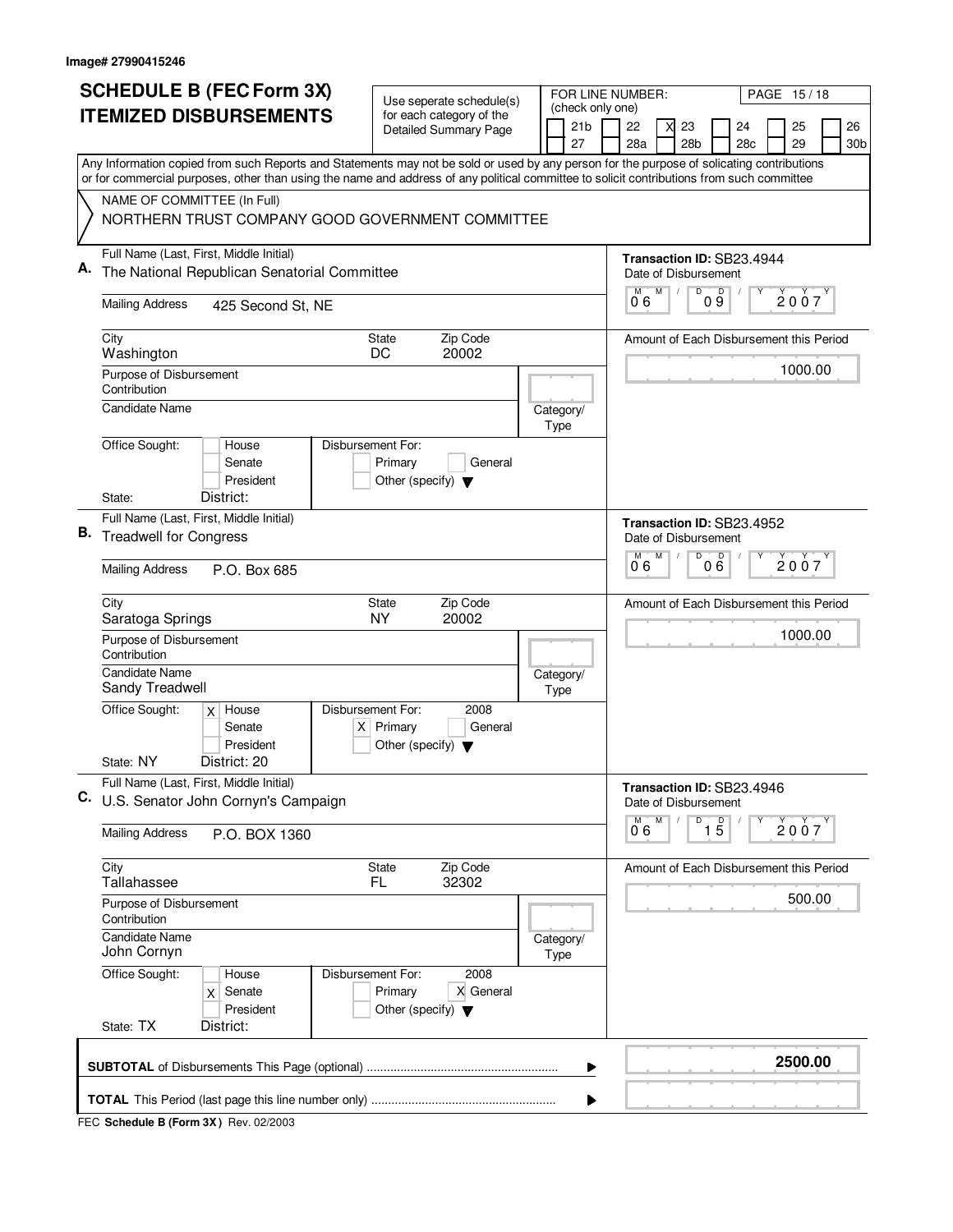|    | <b>SCHEDULE B (FEC Form 3X)</b><br><b>ITEMIZED DISBURSEMENTS</b>                                                                                                                                                                                                                       | Use seperate schedule(s)<br>for each category of the<br><b>Detailed Summary Page</b>             | (check only one)<br>21 <sub>b</sub><br>27 | PAGE 16/18<br>FOR LINE NUMBER:<br>22<br>24<br>X<br>23<br>25<br>26<br>28 <sub>b</sub><br>30 <sub>b</sub><br>28a<br>28c<br>29 |  |  |  |  |  |  |  |
|----|----------------------------------------------------------------------------------------------------------------------------------------------------------------------------------------------------------------------------------------------------------------------------------------|--------------------------------------------------------------------------------------------------|-------------------------------------------|-----------------------------------------------------------------------------------------------------------------------------|--|--|--|--|--|--|--|
|    | Any Information copied from such Reports and Statements may not be sold or used by any person for the purpose of solicating contributions<br>or for commercial purposes, other than using the name and address of any political committee to solicit contributions from such committee |                                                                                                  |                                           |                                                                                                                             |  |  |  |  |  |  |  |
|    | NAME OF COMMITTEE (In Full)<br>NORTHERN TRUST COMPANY GOOD GOVERNMENT COMMITTEE                                                                                                                                                                                                        |                                                                                                  |                                           |                                                                                                                             |  |  |  |  |  |  |  |
| А. | Full Name (Last, First, Middle Initial)<br>Vern Buchanan for Congress<br><b>Mailing Address</b><br>233 N. Orange Avenue                                                                                                                                                                |                                                                                                  |                                           | Transaction ID: SB23.4948<br>Date of Disbursement<br>M<br>D<br>D<br>2007<br>21<br>06                                        |  |  |  |  |  |  |  |
|    | City<br>Sarasota                                                                                                                                                                                                                                                                       | <b>State</b><br>Zip Code<br>34236<br>FL.                                                         |                                           | Amount of Each Disbursement this Period                                                                                     |  |  |  |  |  |  |  |
|    | Purpose of Disbursement<br>Contribution                                                                                                                                                                                                                                                |                                                                                                  |                                           | 1000.00                                                                                                                     |  |  |  |  |  |  |  |
|    | Candidate Name<br>Vernon Buchanan                                                                                                                                                                                                                                                      |                                                                                                  | Category/<br>Type                         |                                                                                                                             |  |  |  |  |  |  |  |
|    | Office Sought:<br>$x \mid$ House<br>Senate<br>President<br>State: FL<br>District: 13                                                                                                                                                                                                   | <b>Disbursement For:</b><br>2008<br>X General<br>Primary<br>Other (specify) $\blacktriangledown$ |                                           |                                                                                                                             |  |  |  |  |  |  |  |

|                                                                          | 1000.00  |
|--------------------------------------------------------------------------|----------|
| $TTC$ , $Q_2$ be dule $R$ ( $E_2$ and $QV$ ), $Q_{31}$ , $Q_2$ ( $Q_2$ ) | 14100.00 |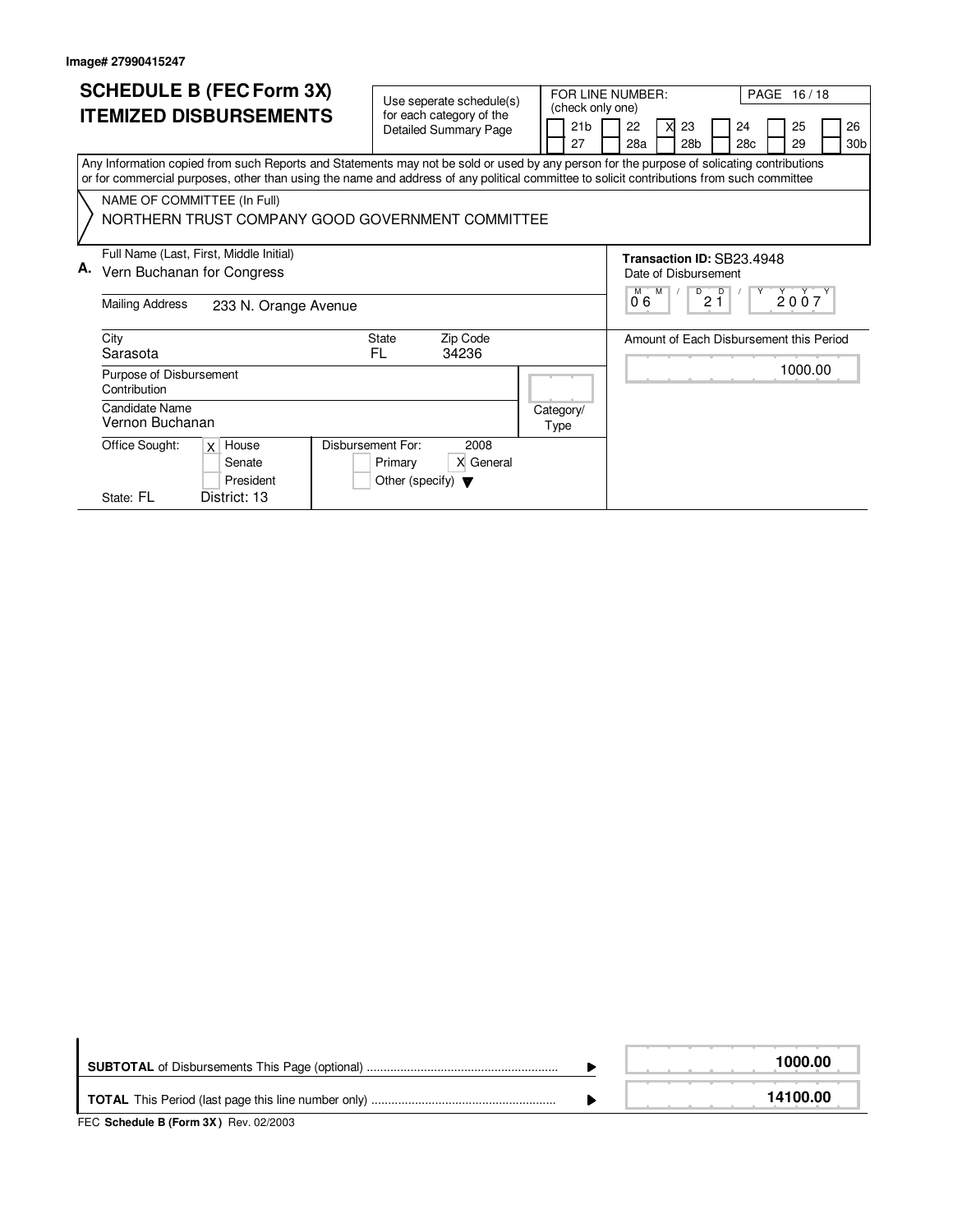|                               | <b>SCHEDULE B (FEC Form 3X)</b>                                                                                                                                                                                                                                                        |                                                                      | Use seperate schedule(s)                                 |  |  | FOR LINE NUMBER:                    |  |                                         |   |                 |                                                   |  | PAGE 17/18 |                 |
|-------------------------------|----------------------------------------------------------------------------------------------------------------------------------------------------------------------------------------------------------------------------------------------------------------------------------------|----------------------------------------------------------------------|----------------------------------------------------------|--|--|-------------------------------------|--|-----------------------------------------|---|-----------------|---------------------------------------------------|--|------------|-----------------|
| <b>ITEMIZED DISBURSEMENTS</b> |                                                                                                                                                                                                                                                                                        |                                                                      | for each category of the<br><b>Detailed Summary Page</b> |  |  | (check only one)<br>21 <sub>b</sub> |  | 22                                      |   | 23              | 24                                                |  | 25         | 26              |
|                               |                                                                                                                                                                                                                                                                                        |                                                                      |                                                          |  |  | 27                                  |  | 28a                                     |   | 28 <sub>b</sub> | 28c                                               |  | 29         | 30 <sub>b</sub> |
|                               | Any Information copied from such Reports and Statements may not be sold or used by any person for the purpose of solicating contributions<br>or for commercial purposes, other than using the name and address of any political committee to solicit contributions from such committee |                                                                      |                                                          |  |  |                                     |  |                                         |   |                 |                                                   |  |            |                 |
|                               | NAME OF COMMITTEE (In Full)                                                                                                                                                                                                                                                            |                                                                      |                                                          |  |  |                                     |  |                                         |   |                 |                                                   |  |            |                 |
|                               | NORTHERN TRUST COMPANY GOOD GOVERNMENT COMMITTEE                                                                                                                                                                                                                                       |                                                                      |                                                          |  |  |                                     |  |                                         |   |                 |                                                   |  |            |                 |
|                               | Full Name (Last, First, Middle Initial)                                                                                                                                                                                                                                                |                                                                      |                                                          |  |  |                                     |  |                                         |   |                 | Transaction ID: SB29.4925                         |  |            |                 |
| Α.                            | Melissa Bean for Congress                                                                                                                                                                                                                                                              |                                                                      |                                                          |  |  |                                     |  | Date of Disbursement<br>М               | M | D               | D                                                 |  |            |                 |
|                               | <b>Mailing Address</b><br>P.O. Box 3068                                                                                                                                                                                                                                                |                                                                      |                                                          |  |  |                                     |  | 06                                      |   |                 | 2 Ĭ                                               |  | 2007       |                 |
|                               | City<br>Barrington                                                                                                                                                                                                                                                                     | State<br>IL                                                          | Zip Code<br>60011                                        |  |  |                                     |  |                                         |   |                 | Amount of Each Disbursement this Period           |  |            |                 |
|                               | Purpose of Disbursement<br>Contribution                                                                                                                                                                                                                                                |                                                                      |                                                          |  |  |                                     |  |                                         |   |                 |                                                   |  | 1000.00    |                 |
|                               | <b>Candidate Name</b><br>Melissa Bean                                                                                                                                                                                                                                                  |                                                                      |                                                          |  |  | Category/<br>Type                   |  |                                         |   |                 |                                                   |  |            |                 |
|                               | Office Sought:<br>$x$ House<br>Senate<br>President                                                                                                                                                                                                                                     | Disbursement For:<br>Primary<br>Other (specify) $\blacktriangledown$ | 2008<br>X General                                        |  |  |                                     |  |                                         |   |                 |                                                   |  |            |                 |
|                               | District: 8<br>State: IL<br>Full Name (Last, First, Middle Initial)                                                                                                                                                                                                                    |                                                                      |                                                          |  |  |                                     |  |                                         |   |                 |                                                   |  |            |                 |
| В.                            | The Burnham Committee                                                                                                                                                                                                                                                                  |                                                                      |                                                          |  |  |                                     |  | Date of Disbursement<br>M               | M | D               | Transaction ID: SB29.4942                         |  |            |                 |
|                               | <b>Mailing Address</b><br>54 W. Hubbard St.<br>Suite 200                                                                                                                                                                                                                               |                                                                      |                                                          |  |  |                                     |  | $2\overline{6}$<br>2007<br>04           |   |                 |                                                   |  |            |                 |
|                               | City<br>Chicago                                                                                                                                                                                                                                                                        | <b>State</b><br>IL                                                   | Zip Code<br>60610                                        |  |  |                                     |  | Amount of Each Disbursement this Period |   |                 |                                                   |  |            |                 |
|                               | Purpose of Disbursement<br>Contribution                                                                                                                                                                                                                                                |                                                                      |                                                          |  |  |                                     |  | 1500.00                                 |   |                 |                                                   |  |            |                 |
|                               | Candidate Name                                                                                                                                                                                                                                                                         |                                                                      |                                                          |  |  | Category/<br>Type                   |  |                                         |   |                 |                                                   |  |            |                 |
|                               | Office Sought:<br>House<br>Senate<br>President                                                                                                                                                                                                                                         | Disbursement For:<br>Primary<br>Other (specify) $\blacktriangledown$ | 2008<br>X General                                        |  |  |                                     |  |                                         |   |                 |                                                   |  |            |                 |
|                               | District:<br>State:                                                                                                                                                                                                                                                                    |                                                                      |                                                          |  |  |                                     |  |                                         |   |                 |                                                   |  |            |                 |
| C.                            | Full Name (Last, First, Middle Initial)<br>The Committee to Elect Anne M. Burke                                                                                                                                                                                                        |                                                                      |                                                          |  |  |                                     |  |                                         |   |                 | Transaction ID: SB29.4936<br>Date of Disbursement |  |            |                 |
|                               | <b>Mailing Address</b><br>180 N. LaSalle Street<br>#3800                                                                                                                                                                                                                               |                                                                      |                                                          |  |  |                                     |  | 0 6                                     | M | D               | 000                                               |  | 2007       |                 |
|                               | City<br>Chicago                                                                                                                                                                                                                                                                        | State<br>IL                                                          | Zip Code<br>60601                                        |  |  |                                     |  |                                         |   |                 | Amount of Each Disbursement this Period           |  |            |                 |
|                               | Purpose of Disbursement<br>Contribution                                                                                                                                                                                                                                                |                                                                      |                                                          |  |  |                                     |  |                                         |   |                 |                                                   |  | 1500.00    |                 |
|                               | Candidate Name<br>Anne Burke                                                                                                                                                                                                                                                           |                                                                      |                                                          |  |  | Category/<br>Type                   |  |                                         |   |                 |                                                   |  |            |                 |
|                               | Office Sought:<br>House<br>Senate<br>President                                                                                                                                                                                                                                         | Disbursement For:<br>Primary<br>Other (specify) $\blacktriangledown$ | 2008<br>X General                                        |  |  |                                     |  |                                         |   |                 |                                                   |  |            |                 |
|                               | State: IL<br>District:                                                                                                                                                                                                                                                                 |                                                                      |                                                          |  |  |                                     |  |                                         |   |                 |                                                   |  |            |                 |
|                               |                                                                                                                                                                                                                                                                                        |                                                                      |                                                          |  |  | ▶                                   |  |                                         |   |                 |                                                   |  | 4000.00    |                 |
|                               |                                                                                                                                                                                                                                                                                        |                                                                      |                                                          |  |  |                                     |  |                                         |   |                 |                                                   |  |            |                 |